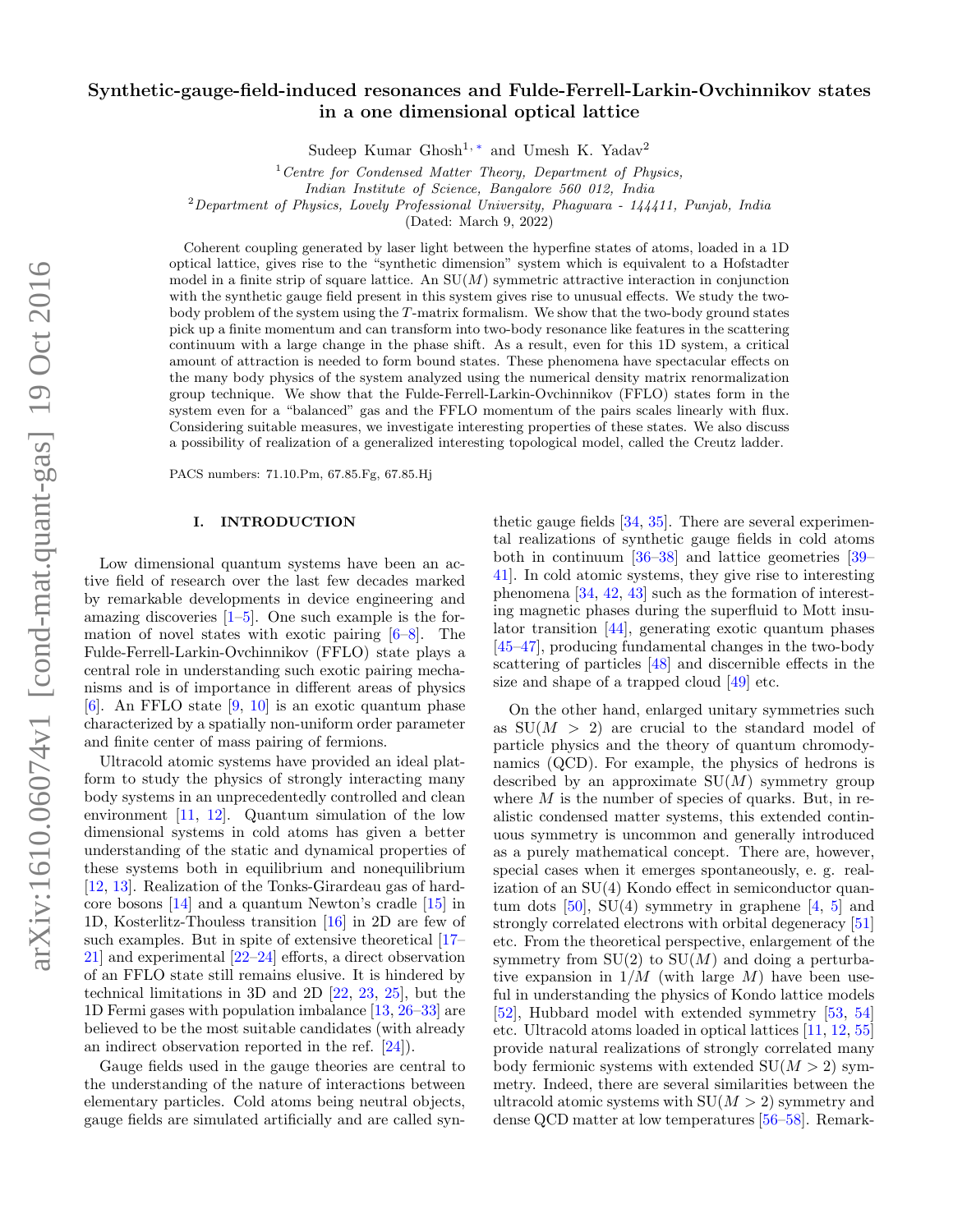able recent developments [\[59](#page-10-41)[–64\]](#page-11-0) have made it possible to realize several such systems in cold atoms with controlled interactions and to study their interesting behaviors. Alkaline earth atoms are generic candidates for such realizations due to their special properties [\[63\]](#page-11-1). Realizations of SU(6) symmetric systems using  $173\overline{Yb}$  [\[59,](#page-10-41) [62,](#page-11-2) [65\]](#page-11-3) and  $SU(10)$  symmetric systems using <sup>87</sup>Sr [\[60,](#page-10-42) [61,](#page-10-43) [64\]](#page-11-0) are such examples.

Hence, being naturally motivated, we consider a multicomponent 1D system with  $SU(M)$  symmetric attractive interaction and synthetic gauge fields in this article and show that the FFLO states can be realized in this system even without any "population imbalance" between the flavors. The system under consideration is a recent realization of the Hofstadter model [\[66\]](#page-11-4) in a finite strip of square lattice with a system of atoms having multiple hyperfine states loaded in a 1D optical lattice. The hyperfine states provide an additional dimension, called the "synthetic dimension" (SD). Raman assisted coherent coupling between the hyperfine states using laser light generates tunneling along this synthetic dimension. This system has received a large recent experimental [\[67,](#page-11-5) [68\]](#page-11-6) and theoretical [\[69](#page-11-7)[–73\]](#page-11-8) attention. It was shown that the non-interacting SD system itself displays rich physics like the formation of chiral edge states and produces a synthetic Hall ribbon [\[67](#page-11-5)[–69\]](#page-11-7).

The experimental realizations of the SD system are most naturally possible in systems which also have  $SU(M)$  symmetric interactions between the flavors. In these systems, the  $SU(M)$  symmetric interaction manifests itself as "long-ranged" along the synthetic direction but is of "contact type" in the physical direction. Previous studies  $[56, 74-76]$  $[56, 74-76]$  $[56, 74-76]$  of M flavor fermions in 1D with  $SU(M)$  symmetric attractive interactions and without synthetic gauge fields revealed the formation of  $SU(M)$ singlet bound states ("baryons") and their quasi-longrange color superfluidity. With the synthetic gauge fields, as in the SD system, recent studies showed that these baryons get squished [\[72\]](#page-11-11) and form novel squished-baryon quasi-condensates [\[77\]](#page-11-12). Also, the SD system with repulsive  $SU(M)$  symmetric interaction has been shown to be interesting both for bosonic [\[78\]](#page-11-13) and fermionic particles [\[70,](#page-11-14) [71,](#page-11-15) [73\]](#page-11-8).

In this article, we explore the rich physics of the SD system with  $SU(M)$  symmetric attractive interaction following the didactic route of performing a Bardeen-Cooper-Schrieffer (BCS) like analysis: first we consider the twobody instabilities of the system and then we look at their effects in the many body setting. We ask the question: "What are the novel effects brought solely by the synthetic gauge field in this interacting SD system?" We show that the synthetic gauge fields along with the  $SU(M)$  symmetric interaction cause unusual effects both in two-body and many-body physics of this system. At the two-body level, two-body bound states (dimers) can form only in some regime of total center of mass momentum (COM) and the strongest dimers have finite COM scaling linearly with the flux  $(\phi)$ . One important spinoff of our two-body analysis is that these dimers can transform into two-body resonance like features in the scattering continuum over a range of COM solely due to finite  $\phi$  and gives a large change in the phase shift. These unusual phenomena have interesting consequences in the many-body physics of the system which we investigate using the numerical density matrix renormalization group (DMRG) [\[79–](#page-11-16)[82\]](#page-11-17) method. Due to the formation of finite momentum dimers, FFLO states are stabilized in the system even with no "imbalance" between different flavors. We also point out that these FFLO correlations get suppressed with decreasing the strength of the interaction and can give rise to strongly interacting normal states due to the presence of the resonance like features in the two-body sector. Finally, we discuss a possible realization of the Creutz ladder model [\[83\]](#page-11-18) in this system.

This article is organized as follows. We delineate the model under consideration in Sec. [II](#page-1-0) and discuss the single particle spectrum of the system in the Sec. [III.](#page-2-0) The two-body physics of the system is examined in Sec. [IV](#page-3-0) and Sec. [V](#page-5-0) contains an analysis of the many body physics using DMRG. Finally, we give a summary of the results and an outlook in Sec. [VI.](#page-8-0)

# <span id="page-1-0"></span>II. MODEL

For an M component SD system, the hyperfine states are labeled by  $\sigma = 1, \ldots, M$  (called the "synthetic direction") and the sites of the 1D optical lattice are labeled by  $i = 1, \ldots, L$ , with L being the total number of sites (called the "physical direction"). The position of a physical site is thus  $x_i = id$ , where d is the lattice spacing. The Raman transitions generate position dependent phase factors in the couplings along the synthetic direction. Therefore, going around a plaquette as  $(i, \sigma) \rightarrow (i+1, \sigma) \rightarrow (i+1, \sigma+1) \rightarrow (i, \sigma+1) \rightarrow (i, \sigma),$ gives rise to a flux  $\phi$  per plaquette which depends on the wave vector of the two Raman lasers and can be tuned by changing the angle between them [\[67–](#page-11-5)[69\]](#page-11-7). The model Hamiltonian  $(\mathcal{H})$  of the SD system interacting via an  $SU(M)$  symmetric attractive interaction thus consists of two parts: the kinetic energy  $\mathcal{H}_0$  and the interaction energy  $\mathcal{H}_I$ . Then we have

<span id="page-1-1"></span>
$$
\mathcal{H} = \mathcal{H}_0 + \mathcal{H}_I, \qquad (1)
$$

$$
\mathcal{H}_0 = \mathcal{H}_0^1 + \mathcal{H}_0^2, \qquad (2)
$$

$$
\mathcal{H}_0^1 = -t \sum_i \sum_{\sigma=1}^M \left( C_{(i+1),\sigma}^\dagger C_{i,\sigma} + \text{h. c.} \right), \tag{3}
$$

$$
\mathcal{H}_0^2 = \sum_i \sum_{\sigma=1}^{M-1} \left( \Omega_{i,\sigma} C_{i,(\sigma+1)}^\dagger C_{i,\sigma} + \text{h. c.} \right), \qquad (4)
$$

$$
\mathcal{H}_I = -\frac{U}{2} \sum_{i,\sigma,\sigma'} C_{i,\sigma}^\dagger C_{i,\sigma'}^\dagger C_{i,\sigma'} C_{i,\sigma} \,. \tag{5}
$$

The operator  $C_{i,\sigma}$   $(C_{i,\sigma}^{\dagger})$  annihilates (creates) a particle at a site  $(i, \sigma)$  of the synthetic lattice and obeys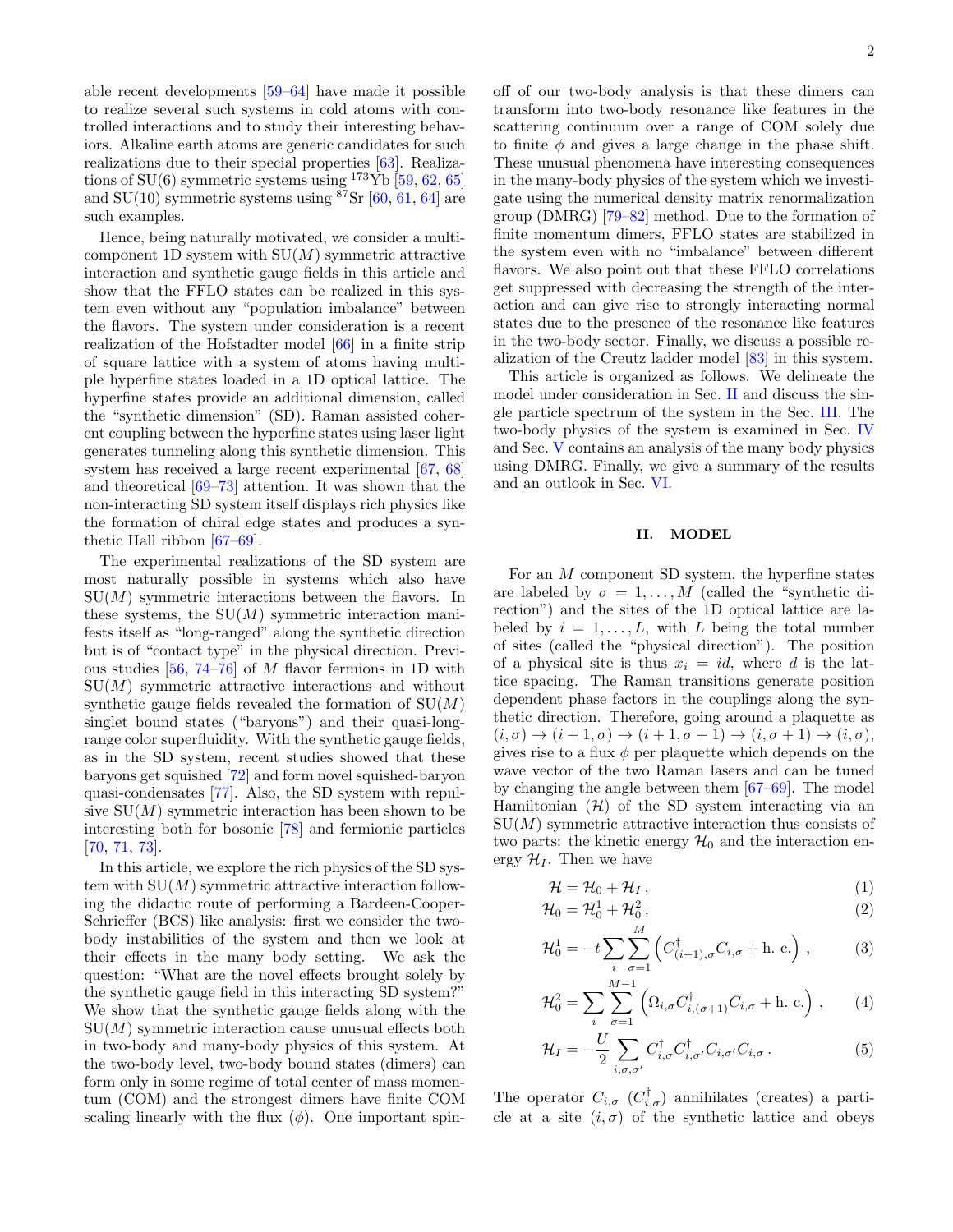

<span id="page-2-2"></span>FIG. 1. (Color online) Schematic plot of the synthetic dimension system with atoms in the  $F = 1$   $(M = 3)$  ground state manifold in the transformed basis. The "physical sites" of the 1D optical lattice are labeled by  $i$  and the hyperfine states are labeled by  $\sigma = 1, 2$  and 3. Tunneling along the physical direction is with an amplitude t and a phase factor  $\theta_{\sigma}$  (here,  $j = \sqrt{-1}$ . The spin flip hopping along the synthetic direction accompanies an amplitude  $\Omega_{\sigma}$  in going from  $\sigma \to \sigma + 1$ at a particular physical site  $i$ . Thus moving around a plaquette of this synthetic ladder gives rise to a flux  $\phi$ . The SU(M) symmetric two-body interaction is of strength  $U$  and is "longranged" in the synthetic direction shown by the dashed-dotted curves.

anti-commutation (commutation) relations for fermionic (bosonic) particles. The two contributions to the single particle kinetic energy operator  $\mathcal{H}_0$  are: i) the nearestneighbor  $(n.n)$  tunneling Hamiltonian  $\mathcal{H}_0^1$  along the different sites of the optical lattice with n.n tunneling amplitude t and ii) the hopping Hamiltonian  $\mathcal{H}_0^2$  along the synthetic dimension with the tunneling coefficients  $\Omega_{i,\sigma}$ . These coefficients have the form  $\Omega_{i,\sigma} = e^{j\phi x_i} \Omega_{\sigma}$  where  $j = \sqrt{-1}$  and the parameters  $\Omega_{\sigma}$  depend on the details of the system. We consider  $\Omega_{\sigma} = \Omega f_{\sigma}$  corresponding to the experimental realizations  $[67, 68]$  $[67, 68]$  of the SD system. Here,  $f_{\sigma} = \sqrt{F(F + 1) - (F - \sigma + 1)(F - \sigma)}$  with  $F = (M-1)/2$  being the total spin of the atoms. The position dependent phase in  $\Omega_{i,\sigma}$  generates the necessary Peierls phase for producing flux  $\phi$  per plaquette in the optical lattice. The  $SU(M)$  symmetric two-body attractive interaction  $\mathcal{H}_I$  has strength  $U > 0$ ). It is of "contact" type" in the physical direction and is "long-ranged" along the synthetic direction, enabling any two hyperfine states to interact with the same strength U.

The physics of the SD system is more conveniently described in a different basis generated by using a local unitary transformation [\[72\]](#page-11-11). This transformation,  $b_{i,\sigma}^{\dagger}$  =  $e^{-j\theta_{\sigma}x_i}C^{\dagger}_{i,\sigma}$ , creates the new operators  $b^{\dagger}_{i,\sigma}$  which obey same anti-commutation or commutation relations as the  $C^{\dagger}_{i,\sigma}$  operators. In this transformed basis, different terms

of the Hamiltonian  $H$  (eqn. [\(1\)](#page-1-1)) become

<span id="page-2-1"></span>
$$
\mathcal{H}_0^1 = -t \sum_{i} \sum_{\sigma=1}^M \left( e^{j\theta_\sigma} b_{(i+1),\sigma}^\dagger b_{i,\sigma} + \text{h. c.} \right) , \qquad (6)
$$
  

$$
M-1
$$

$$
\mathcal{H}_0^2 = \sum_i \sum_{\sigma=1}^{M-1} \Omega_{\sigma} \left( b_{i,(\sigma+1)}^{\dagger} b_{i,\sigma} + \text{h. c.} \right) , \qquad (7)
$$

$$
\mathcal{H}_I = -\frac{U}{2} \sum_{i,\sigma,\sigma'} b_{i,\sigma}^\dagger b_{i,\sigma'}^\dagger b_{i,\sigma'} b_{i,\sigma} . \tag{8}
$$

Here, the phase factor  $\theta_{\sigma} = (\sigma - 1)\phi$ . Interestingly, we note that in this transformed basis the position dependence of the tunneling along the synthetic dimension is suppressed (eqn.  $(7)$ ) at the cost of putting a position independent phase factor in the tunneling along the physical direction (eqn. [\(6\)](#page-2-1)). The SD system in this basis for  $M = 3$  is schematically depicted in the fig. [1.](#page-2-2) Throughout this article, we consider this basis and work with the units of  $\hbar$  and  $d$  being unity.

## <span id="page-2-0"></span>III. SINGLE PARTICLE PHYSICS

We consider periodic boundary condition (PBC) in the physical direction and take momentum as a good quantum number. The single particle kinetic energy operator  $\mathcal{H}_0$  in momentum space can be rewritten in the form

<span id="page-2-3"></span>
$$
\mathcal{H}_0 = \sum_k \sum_{\sigma=1}^M \varepsilon_\sigma(k) b_{k,\sigma}^\dagger b_{k,\sigma} \n+ \sum_k \sum_{\sigma=1}^{M-1} \Omega_\sigma \left( b_{k,(\sigma+1)}^\dagger b_{k,\sigma} + \text{h. c.} \right) .
$$
\n(9)

Here, we have defined  $\varepsilon_{\sigma}(k) = -2t \cos(k - \theta_{\sigma})$  and  $b_{k,\sigma}^{\dagger} = 1/\sqrt{L} \sum_{i} e^{jkx_i} b_{i,\sigma}^{\dagger}$  with L being the total number of physical sites. We note that the first term in



<span id="page-2-4"></span>FIG. 2. (Color online) Single particle dispersion of the first band for the  $M = 2$  SD system with  $\Omega/t = 1$  and different values of  $\phi$ .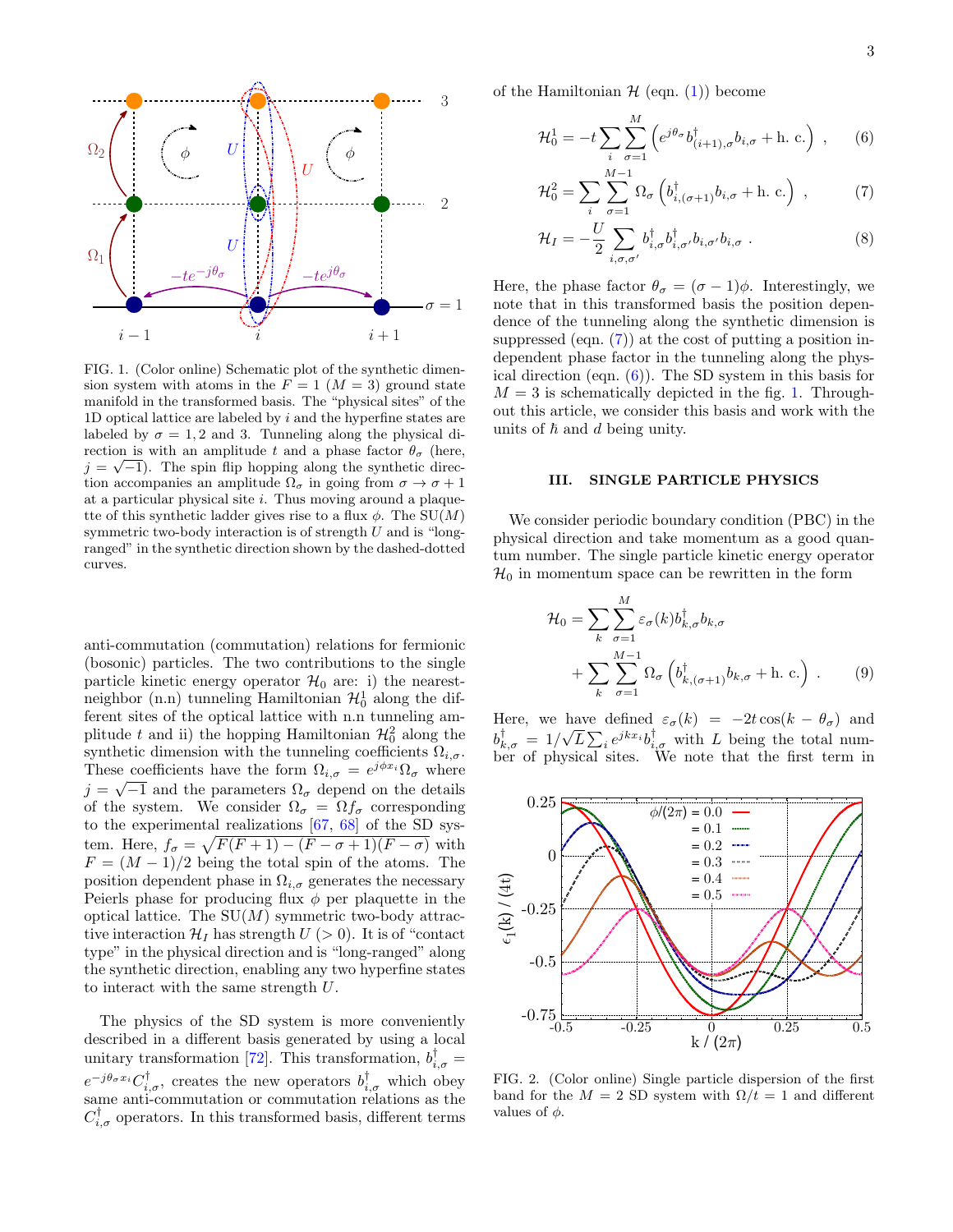eqn. [\(9\)](#page-2-3) describes the spin-orbit coupling generated by the synthetic gauge field and the second term acts as the Zeeman term with Zeeman field strength Ω. In the limit of  $\Omega \to 0$  [\[84\]](#page-11-19), the single particle dispersions have minima at  $k = \theta_{\sigma}$  and these bands are split from each other with increasing  $\Omega$ . Now, using a unitary transformation  $\mathcal{H}_0$  can be diagonalized as

$$
\mathcal{H}_0 = \sum_{k,\alpha} \epsilon_\alpha(k) a_{k,\alpha}^\dagger a_{k,\alpha} \,, \tag{10}
$$

where,  $\epsilon_{\alpha}(k)$  are the energies of the single particle states labeled by  $\alpha$ . The unitary transformation is given by  $b_{k,\sigma}^{\dagger} = \sum_{k_1,\alpha_1} R_{\sigma,\alpha_1}(k,k_1) a_{k_1,\alpha_1}^{\dagger}$  with  $R(k,k_1)$  being a unitary matrix which is diagonal in the momentum indices, i. e. has the form  $R_{\sigma,\alpha}(k,k_1) = R_{\sigma,\alpha}(k)\delta_{k,k_1}$ . For the particular case of  $M = 2$  analytical solutions of the single particle band structure are possible and they are given by

$$
\epsilon_{\alpha}(k) = \frac{\varepsilon_1(k) + \varepsilon_2(k)}{2} + (-1)^{\alpha} \sqrt{\Omega^2 + \left(\frac{\varepsilon_1(k) - \varepsilon_2(k)}{2}\right)^2},
$$

with  $\alpha = 1$  and 2. We note that for this case at a particular  $\Omega$ , there is an interesting change in the single particle spectrum of the system with changing  $\phi$  and the lowest band gradually develops a double well structure as shown in fig. [2.](#page-2-4)

#### <span id="page-3-0"></span>IV. TWO-BODY PHYSICS

In this section, we investigate the physics of two particles interacting via  $\mathcal{H}_I$  (eqn. [\(8\)](#page-2-1)) in the SD system. To proceed, we recast  $\mathcal{H}_I$  in the momentum space as

<span id="page-3-1"></span>
$$
\mathcal{H}_I = -\frac{U}{2L} \sum_{Q} \sum_{\sigma \sigma'} P_Q^{\dagger}(\sigma, \sigma') P_Q(\sigma, \sigma'), \qquad (11)
$$

where, Q is the total canonical COM of a pair created by the pair creation operator

<span id="page-3-2"></span>
$$
P_Q^{\dagger}(\sigma, \sigma') = \sum_k b_{(\frac{Q}{2} + k), \sigma}^{\dagger} b_{(\frac{Q}{2} - k), \sigma'}^{\dagger}
$$
 (12)

with relative momentum k. If  $k_1$  and  $k_2$  are the individual momenta of the two particles constituting the pair then  $Q \equiv (k_1 + k_2)$  and  $k \equiv \frac{k_1 - k_2}{2}$ . We now use the T-matrix formulation to analyze the two-body problem.

#### A. Formulation of the two-body problem

We define a two-body state as  $|K\rangle \equiv |k_1,\alpha_1;k_2,\alpha_2\rangle =$  $a_{k_1,\alpha_1}^{\dagger}a_{k_2,\alpha_2}^{\dagger}|0\rangle$ , where  $|0\rangle$  is the vacuum state. It is noted that the kinetic energies of the states  $|K\rangle$  and  $|K\rangle \equiv |k_2, \alpha_2; k_1, \alpha_1\rangle = \langle |K\rangle$  (the parameter  $\zeta = -1$  $(+1)$  for fermions (bosons)) are the same. The linearly

independent states are, therefore, with  $k_1 \geq k_2$  and we

define a sum only over these states as  $\sum_{n=1}^{\infty}$  $\sum\limits_{K} \equiv \sum\limits_{k_1 \geq k_2, \alpha}$  $k_1 \geq k_2, \alpha_1, \alpha_2$ . The non-interacting two particle spectrum  $E(K)$  corresponding to the state  $|K\rangle$  is  $E(K) = [\epsilon_{\alpha_1}(k_1) + \epsilon_{\alpha_2}(k_2)].$ Using the T-matrix formulation, described in detail in the Appendix, we now investigate the bound state properties of the system. The effective scattering potential (eqn.  $(A4)$ ) coming from the interaction term (eqn.  $(A3)$ ) acts over all the  $M^2$  scattering channels of the two-body system but symmetry properties of the two-body wave function forces only  $\kappa = (M(M + \zeta))/2$  of them to be truly independent. We determine these  $\kappa$  number of bound states with energies  $E_{bs}(Q)$  by solving for the poles of the  $T$ -matrix (i. e. eqn.  $(A11)$ ).

We define  $W_c(K)$  (see eqn.  $(A2)$ ) to be the pair amplitude corresponding to the state  $|K\rangle$  at a particular channel c. Then, we can define the pair density of Then, we can define the pair density of states (PDOS)  $g_{c,c_1}^p(\omega)$ , which measures the propensity of bound state formation in the system, corresponding to an incoming state at channel c and an outgoing state at channel  $c_1$  with energy  $\omega$  as

$$
g_{c,c_1}^p(\omega) = \frac{\pi}{2L} \sum_{K}^{\infty} W_c^*(K) W_{c_1}(K) \delta(\omega^+ - E(K)) \ . \tag{13}
$$

Bound states can now form in the system in the regime below an energy value where the PDOS is zero. This energy value defines the pairing threshold  $E_{th}^p(Q)$  of the system, i. e.  $E_{th}^p(Q) = min_{\{c,c_1\}} \omega_{c,c_1}$ , where  $\omega_{c,c_1}$  is the lowest value of  $\omega$  in a particular  $(c, c_1)$  for which the PDOS,  $g_{c,c_1}^p(\omega) = 0^+$ . Hence, the pairing threshold measures the threshold energy for bound state formation, i. e. a two-body state with energy value less than  $E_{th}^p$  can form a bound state pair while that with energy greater than  $E_{th}^p$  goes into the scattering continuum. The binding energy  $E_b(Q)$  of a bound state with energy  $E_{bs}(Q)$  can now be defined with respect to the  $E_{th}^p(Q)$  as  $E_b(Q) = [E_{th}^p(Q) - E_{bs}(Q)]$ . We can also define another threshold, known as the two-body threshold, which is the minimum energy of the non-interacting two particle spectrum, i. e.  $E_{th}(Q) = min_{K} E(K)$ . Interestingly, in general  $E_{th}(Q) \leq E_{th}^{p}(Q)$ . In the following, we are also interested to look into the behavior of the mass  $m(Q)$  of a bound state which is defined as

$$
m^{-1}(Q) = \frac{\partial^2 E_{bs}(Q_1)}{\partial Q_1^2} \bigg|_{Q_1 = Q}.
$$
 (14)

#### <span id="page-3-3"></span>B. Results of the two-body problem

The results of the two-body problem, obtained using the formalism just discussed, are presented here. In the limit of  $\phi = 0$ , exact analytical form of the secular matrix (see the Appendix) can be obtained and exact forms of different bound state properties can be found.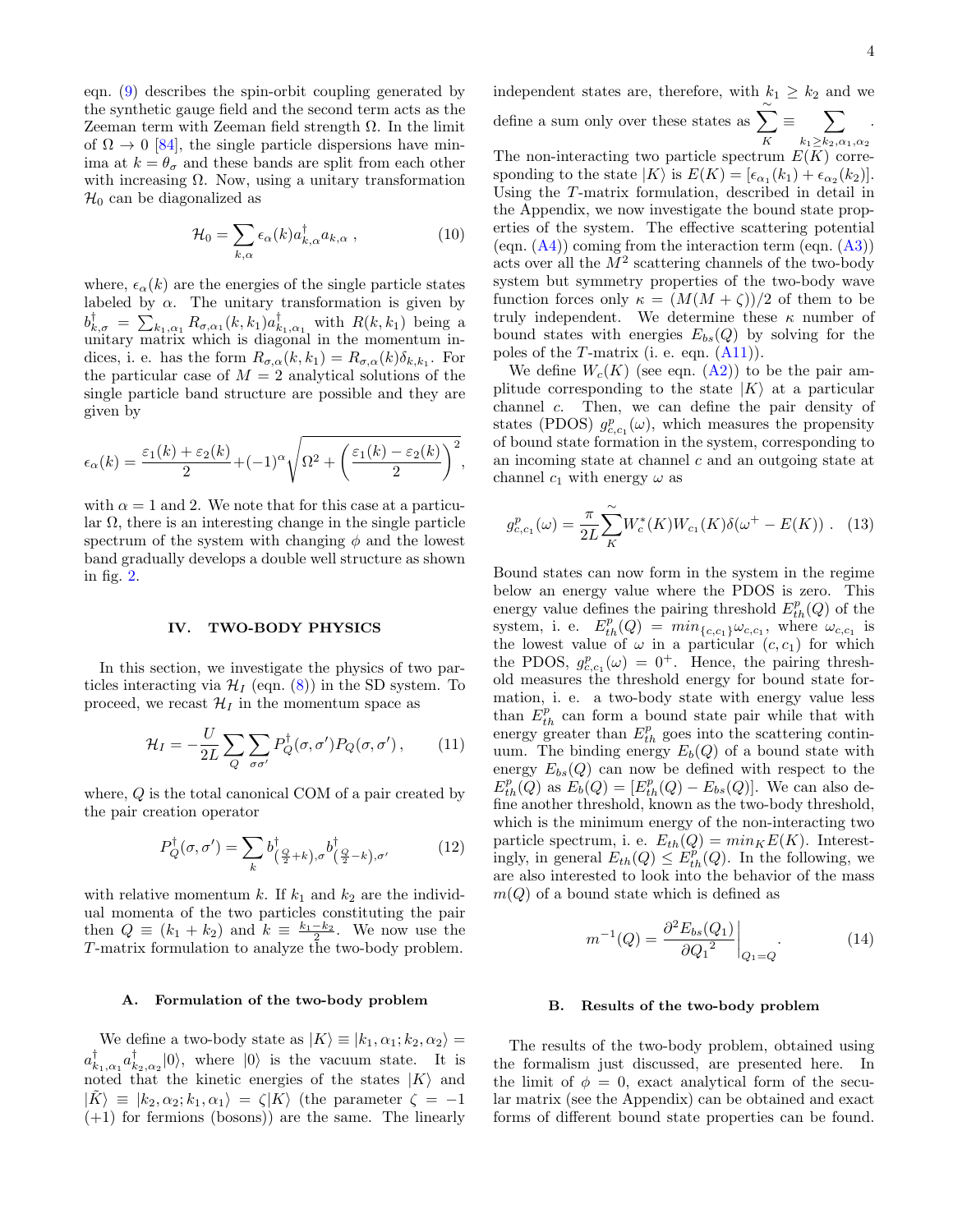

<span id="page-4-0"></span>FIG. 3. (Color online) Two-body bound state properties of a fermionic SD system with  $M = 2$ . Panels (a) and (b) respectively show the variations of the pairing threshold  $(E_{th}^p)$  and the bound state energy  $(E_{bs})$  as a function of the canonical COM  $Q$ with  $\Omega/t = 1$ . The minimum of  $E_{th}^p$  (see (a)) and  $E_{bs}$  (see (b)) occur at  $Q = Q_g$  and it scales as  $Q_g \propto \phi$  (inset of (b)). We note from (a) that  $E_{bs}(Q)$  of  $\phi = 0$  (which is with  $U/t = 4$ ) can be just above  $E_{th}^p(Q)$  of  $\phi \neq 0$  in some regime of Q (hatched regimes below the black curve). In this situation, the fate of the bound states is explored in (c) and (d) focusing at  $Q = 0$ . Panels (c) and (d) respectively show the total PDOS  $(g_p(\omega))$  and the phase shift  $(\delta(\omega))$  as a function of energy  $(\omega)$  with  $\Omega/t = 1$ . Finally, in panels (e) and (f), we show as a function of  $\phi$  the behaviors of the mass  $(m)$  and the binding energy  $(E_b)$  respectively for the strongest bound state occurring at  $Q = Q_g$  with  $U/t = 5$  (which is larger than  $U/t = 4$  at which resonances occur). Here,  $m_0$  and  $\overline{E}_b^0$  are the values of m and  $E_b$  respectively for a 1D free Fermi gas  $(\phi = \Omega = 0)$ .

If the bound states are labeled by an integer function  $s(\alpha_1, \alpha_2)$  which takes values  $1, 2, ..., \kappa$ , then they have energy  $E_{bs}^s = \left[ -\sqrt{U^2 + 16t^2 \cos^2(Q/2)} + \Omega X_s \right]$  with  $X_{s(\alpha_1,\alpha_2)} = [(2\alpha_1 - M - 1) + (2\alpha_2 - M - 1)].$  The allowed values of  $(\alpha_1, \alpha_2)$  are determined by the statistics obeyed by the particles. The pairing threshold is then  $\varepsilon_{th}^{p0} = -4t \cos(Q/2) + \Omega X_0$  with  $X_0$  being the value of  $X_{s(\alpha_1,\alpha_2)}$  corresponding to  $(\alpha_1,\alpha_2)=(1,2)$  for fermions and  $(1, 1)$  for bosons. The mass of the bound states (independent of  $\Omega$ ) has a simplified form for  $Q = 0$ given by  $m(0) = \sqrt{U^2 + 16t^2}/(4t^2)$ . And, for  $U \gg t$ ,  $m(0) \sim U/(4t^2)$  which can be understood by noting that in this limit particles hop to their neighboring sites via virtual processes with a kinetic energy gain  $\sim 4t^2/U$ .

We now consider the effect of finite flux on the bound states and concentrate only on the fermionic case. A similar analysis can be readily adopted for bosonic particles. The single particle SD system with finite flux itself is very rich  $[67-69]$  and an additional  $SU(M)$  symmetric interaction brings in non-trivial effects noticed in the refs. [\[70–](#page-11-14)[72,](#page-11-11) [77,](#page-11-12) [78\]](#page-11-13). Hence, we expect qualitative changes in the two-body bound state spectrum of the system as a consequence of  $\phi \neq 0$ . We consider the  $M = 2$  as an example and show the results (obtained numerically) in fig. [3.](#page-4-0) Similar physics is at play for other  $M > 2$ ) systems but they have  $\kappa$  (> 1) number of bound states.

Flux produces mixing of different  $\alpha$ -flavors. As a result, a two-body state can now be comprised of same two

 $\alpha$ -states (which is not the case for  $\phi = 0$  due to Pauli blocking) since it has a non-zero pair amplitude. This results in a sudden change in the  $E_{th}^p$  from  $E_{th}^p > E_{th}$ for the  $\phi = 0$  case to  $E_{th}^p = E_{th}$  for the  $\phi \neq 0$  case. It is evident from fig. [3\(](#page-4-0)a) that even for very small  $\phi$ this discontinuity takes place. Another pertinent feature brought by the synthetic gauge field, which is seen both in fig. [3\(](#page-4-0)a) and fig. 3(b), is that in the presence of finite  $\phi$ , the minima of  $E_{th}^p(Q)$  and  $E_{bs}(Q)$  shift to a finite value of  $Q = Q_q$ . This implies that the strongest bound states of the system are finite momentum dimers and they form in spite of an ostensible momentum conserving interaction term (eqn.  $(11)$ ). Also, as shown in the inset of fig.  $3(b)$  $3(b)$ ,  $Q<sub>g</sub>$  scales linearly with  $\phi$ . This linear scaling can be understood from the behavior of the lowest single particle band by looking at fig. [2.](#page-2-4) We noted that its single well structure centered around momentum  $k = \phi$ , with increasing  $\phi$ , gradually changes to a double well structure with the two wells centered around  $k = 0$  and  $\phi$ . Then, the attractive interaction generates the strongest bound state with pairs formed from two single particle states having the lowest energy. This leads to the formation of the strongest dimers having a finite COM which scales linearly with  $\phi$ . The  $E_{bs}(Q)$  is then symmetric around the momentum  $Q_g$  of the dimers. Previous studies in 3D spin-orbit coupled Fermi gases with detuning and Zeeman field found similar results attributed to the broken Galilean invariance of the system [\[85\]](#page-11-20). These finite momentum bound states have interesting consequences in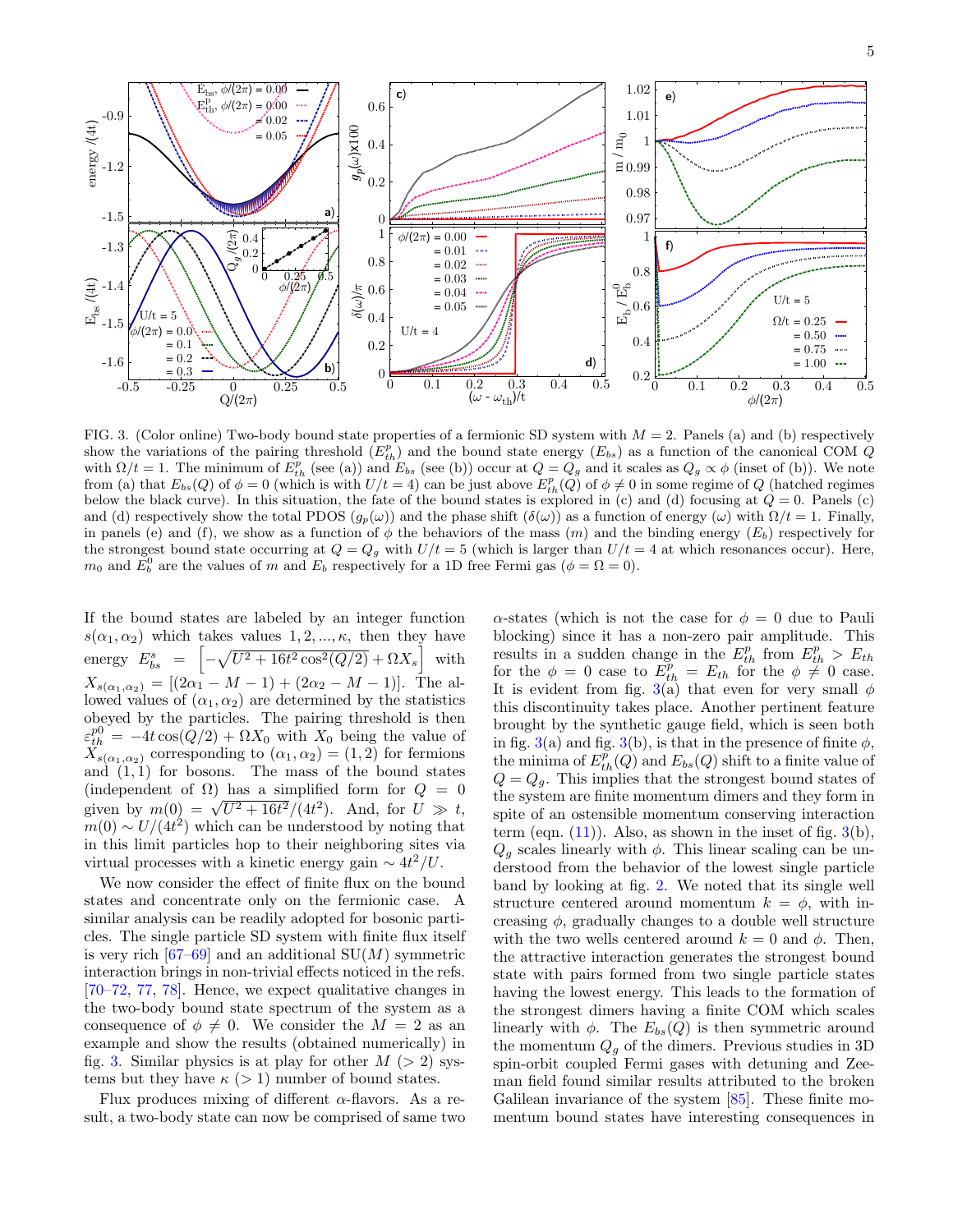the many body setting discussed in the next section.

The discontinuity in the  $E_{th}^p$  as a function of  $\phi$  can give rise to a situation when the  $E_{bs}^{r}(Q)$  for  $\phi = 0$  (denoted by  $E_{bs}^{0}(Q)$  is above the  $E_{th}^{p}(Q)$  for  $\phi \neq 0$ . In this case, an interesting phenomenon can take place in a regime of Q where  $E_{th}^p(Q) < E_{bs}^0(Q)$  (shown by the hatched regimes below the black curve in fig.  $3(a)$  $3(a)$ ). We look into this situation a bit more closely by considering the  $Q = 0$ case in fig.  $3(c)$  $3(c)$  and fig.  $3(d)$ . In fig.  $3(c)$ , we show the  $\sum_{c,c_1} g_{c,c_1}^p(\omega)$ . We note that a non-zero PDOS, which behavior of the total PDOS  $g_p(\omega)$  defined as  $g_p(\omega)$  = increases with increasing  $\phi$ , appears near the two-body threshold  $\omega_{th}$ . Also, the behavior of the PDOS where it just becomes non-zero is very different for the  $\phi \neq 0$  case than that of the zero flux case for which it behaves as  $\sim 1/\sqrt{16t^2 - \omega^2}$ . In this regime, if a bound state exists for the  $\phi = 0$  case due to the absence of any PDOS, we expect this bound state to acquire a finite lifetime as soon as  $\phi$  becomes non-zero since the PDOS also becomes non-zero.

We investigate this phenomenon by calculating the phase shift  $\delta(\omega)$  defined using the T-matrix as [\[86,](#page-11-21) [87\]](#page-11-22),  $\delta(\omega) = Arg[\dot{T}(\omega^+)]$ . From its behavior, the nature of a bound state can be deciphered. When there is a "true" bound state (infinite lifetime) in the system, the phase shift gives a sharp theta function change while for a resonance like feature corresponding to a bound state with finite lifetime, there is smooth but large change in the phase-shift [\[86,](#page-11-21) [87\]](#page-11-22). The sharpness in the change of the phase shift is thus related to the lifetime of the bound state. In fig. [3\(](#page-4-0)d), we show the behavior of  $\delta(\omega)$  for different values of finite but small  $\phi$ . We note that there is a sharp theta function change in  $\delta(\omega)$  for  $\phi = 0$  but as soon as  $\phi$  becomes  $\neq 0$  there is a smooth but large change. Hence, the bound state of the  $\phi = 0$  case no longer remains a "true" bound state when  $\phi \neq 0$ . Instead, its vestige as a bound state is manifested as a resonance like feature in the scattering continuum accompanying a smooth but large change in the  $\delta(\omega)$ . As  $\phi$ increases, the sharpness of the resonances decreases and the finite lifetime acquired by the bound state decreases which is because the PDOS also increases correspondingly. We also note that the resonances appear at energies dependent on Q. Similar results are also found in 3D Fermi gases with spin orbit coupling (SOC) [\[87\]](#page-11-22) and systems with narrow Feshbach resonances [\[88\]](#page-11-23). Hence, to produce a true bound state even for this 1D system a critical amount of attraction strength  $(U<sub>c</sub>)$  is required and  $U_c$  can go to zero at a finite center of mass.

Finally, we present an analysis of the effect of the synthetic gauge field on two properties of the strongest bound state occurring at  $Q = Q_g$ , namely the mass  $(m)$ and the binding energy  $(E_b)$ . We show the behaviors of m and  $E_b$  as a function of  $\phi$  in fig. [3\(](#page-4-0)e) and fig. 3(f) respectively for the  $M = 2$  case with a larger value of U than the one at which resonances occur. We note that although  $m$  changes by a small amount, there is a large change in the  $E_b$  as  $\phi$  increases. Both of them decreases

with the increase in  $\Omega$  for fixed  $\phi$ . The sudden reduction in  $E_b$  (see fig. [3\(](#page-4-0)f)) as soon as  $\phi \neq 0$  is due to the discontinuity in  $E_{th}^p$  as discussed earlier (see fig. [3\(](#page-4-0)a)). Keeping  $\phi$  and U fixed, as  $\Omega$  increases, the effective hopping parameter of the system increases and this acts against bound state formation (gives reduction of the binding energy seen in fig.  $3(f)$  $3(f)$ ). But, flux promotes bound state formation enhancing  $E_b$  with increasing  $\phi$  at a fixed  $\Omega$ . Hence, there is a competition between  $\Omega$  and  $\phi$  in forming bound states. Although we see from fig.  $3(d)$  $3(d)$  that the mass varies non-monotonically for "larger" values of  $\Omega$ , first it decreases and then increases with the increase in flux. Another interesting phenomenon is that for a fixed  $\phi$  and U, when Ω is increased or for a fixed  $\phi$  and  $\Omega$ , when  $U$  is decreased then the zeros of the secular matrix can move above the scattering threshold and appear below the next scattering continuum giving rise to bound states in-between the bands.

### <span id="page-5-0"></span>V. MANY BODY PHYSICS

We use the finite system DMRG [\[79–](#page-11-16)[82\]](#page-11-17) algorithm, retaining upto 500 truncated states per DMRG block with the maximum truncation error of  $10^{-7}$ , to simulate a fermionic SD system with  $N$  number of particles and open boundary condition (OBC) along the physical direction. This system having L physical sites and M hyperfine states in the synthetic direction can then be viewed as a "synthetic" ladder with  $M$  legs and  $L$  rungs. The spin-flip term (eqn. [\(7\)](#page-2-1)) present in the Hamiltonian of the system reduces the symmetries of the problem only to the total occupation at a physical site  $i$  to be conserved. The total density of particles  $(n)$  of the system is defined as  $n = N/L$  and we consider  $n \ll 1$ .

For this many body SD system with the  $SU(M)$  symmetric attractive interaction, we are now interested in looking into the non-trivial effects brought solely by the synthetic gauge field and the consequences of the novel phenomena occurring at the two-body level discussed in the previous section. To this end, we discuss our results considering the  $M = 2$  fermionic SD system as an example. We focus in the parameter regime where there is no "population imbalance" between the two legs. Here, the "population imbalance" should be defined carefully since the total number of particles in each of the legs is no longer conserved. We define average number of particles in the  $\sigma$ -th leg as  $\langle N_{\sigma} \rangle = \sum_i \langle n_{i,\sigma} \rangle$ , with  $n_{i,\sigma}$  being the number operator corresponding to the site  $(i, \sigma)$  of the ladder. Then the "population imbalance" in the system is defined by  $(\langle N_1 \rangle - \langle N_2 \rangle)$  and when there is no "population imbalance"  $\langle N_1 \rangle = \langle N_2 \rangle$ .

We investigate the nature of the many body ground state by computing the ground state expectation values of different local and nonlocal correlation functions of the system. Then, quasi-long-range coherence in the system can be deciphered by an algebraic decay in the non-local correlation functions. First, we consider the pair corre-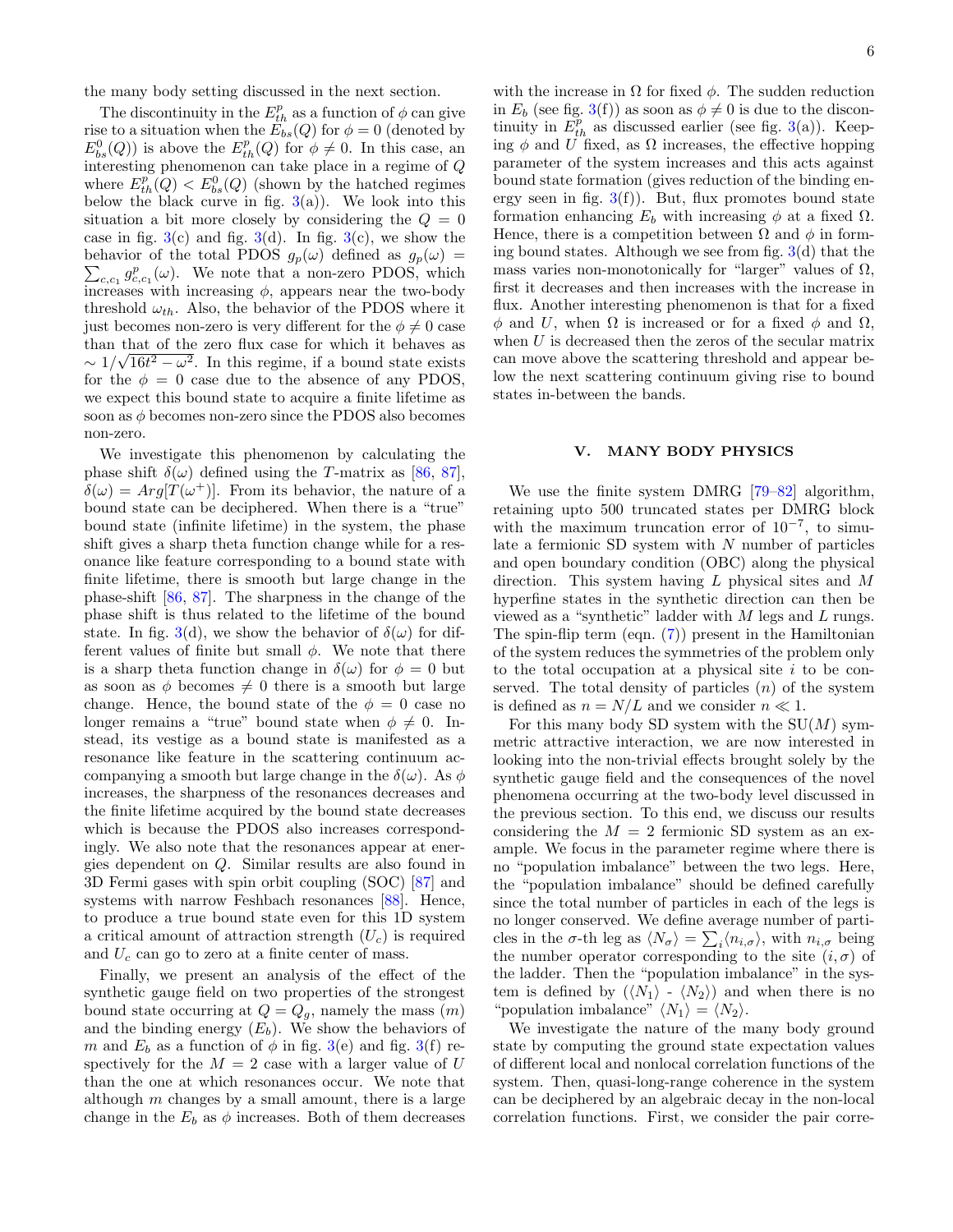

<span id="page-6-0"></span>FIG. 4. (Color online) Synthetic gauge field induced FFLO states : Variation of the pair momentum distribution function  $\mathcal{X}(k_n)$  for the  $M = 2$  (fermionic) case with  $\Omega/t = 1, L = 100$  (number of physical sites) and total density of particles  $n = 0.3$ , as a function of the pair momentum  $(k_n)$ for different values of  $\phi$ . Panel (a) shows that the peak of  $\mathcal{X}(k_n)$  shifts to finite value of  $k_n = Q_F$  as  $\phi$  becomes nonzero signaling the emergence of the FFLO states. The FFLO momentum  $Q_F \propto \phi$  (shown in the inset of (a)). This has its origin in the formation of finite momentum dimers shown in fig. [3\(](#page-4-0)b). Panel (b) shows that at a fixed  $\phi$ , the FFLO peak disappears continuously as U decreases.

lation function (PCF) of the system defined as

<span id="page-6-1"></span>
$$
\mathcal{X}_{i,j} = \langle b_{i,1}^{\dagger} b_{i,2}^{\dagger} b_{j,2} b_{j,1} \rangle . \tag{15}
$$

It measures the propensity of pair formation in the system and its algebraic decay with distance  $|i-j|$  indicates the formation of a quasi-long-range pair superfluid phase such as the FFLO phase if the pairs have finite COM. We also define the pair momentum distribution function (PMF) by the Fourier transform of  $\mathcal{X}_{i,j}$  as

$$
\mathcal{X}(k_n) = \sum_{l,m} \Theta_l(k_n) \Theta_m(k_n) \mathcal{X}_{l,m} , \qquad (16)
$$

where,  $\Theta_l(k_n) = (2/(L+1))^{\frac{1}{2}} \sin(k_n l)$  are the wave functions of a spin-less non-interacting 1D tight binding chain with OBC, where  $k_n$  takes on values  $k_n = \pi n/(L+1)$ with  $n = 1, \ldots, L$  and its minimum value is  $k_1$ . We note that the above definition of the PMF is analogous to that of the PBC in the physical direction for which it would be  $\mathcal{X}(k) = (1/L) \sum_{l,m} e^{jk(l-m)} \mathcal{X}_{l,m}$ . It is related to the pair creation operator (defined in eqn.  $(12)$ ) as  $\mathcal{X}(k) = \langle P^{\dagger}_Q(1,2)P_Q(1,2)\rangle \delta_{k,Q}$ . Hence, the PMF can be thought of being a measure of the population of pairs in the system with COM Q.

The results of the variations of the PMF for different values of  $\phi$  are shown in fig. [4\(](#page-6-0)a). A narrow peak of the PMF at a finite value of  $k_n > k_1$  suggests the formation of an FFLO ground state with the pairs having an FFLO momentum  $Q_F$ . This needs to be confirmed by comparing the algebraic decay of the FFLO correlation (eqn.  $(15)$ ) with other correlations of the system and making sure that the FFLO correlations are indeed the dominant correlations of the system. We note from fig. [4\(](#page-6-0)a) that for the chosen value of  $\Omega$ , the ground state for the  $\phi = 0$  case, is not an FFLO state  $(Q_F = k_1)$  and as  $\phi$  deviates from zero, the  $Q_F$  starts deviating from  $k_1$ . In addition,  $Q_F$  scales linearly with  $\phi$  as shown in the inset of fig. [4\(](#page-6-0)a). This scaling is reminiscent of and related to the scaling of the momentum  $(Q_g)$  of the two-body bound states shown in the inset of fig.  $3(b)$  $3(b)$ . So, we see that the two-body finite momentum dimers (discussed in the previous section) result in the FFLO ground states in the many body SD system.

As discussed in Sec. [III](#page-2-0) and shown in fig. [2,](#page-2-4) there is a change in the single particle spectrum of the system with changing  $\phi$  at a fixed value of  $\Omega$ . As a result, corresponding to a fixed density of particles in the system, there is a change in the topology of the Fermi surface, so called Lifshitz transition [\[89\]](#page-11-24), as a function of  $\phi$ . The Fermi surface changes from having 2 Fermi points to 4 Fermi points with increasing  $\phi$ . We then expect to see changes in the formation of the FFLO states in the system due to this Lifshitz transition. When there are 4 Fermi points in the system (as is the case for  $\phi = 0.3$  and 0.4 shown in fig. [4](#page-6-0) with the given density), the non-interacting system  $(U = 0)$  itself shows a sharp peak in the PMF at  $Q_F \propto \phi$ although the peak value is very small compared to the one shown in fig.  $4(a)$  $4(a)$ . But, the FFLO correlations in the system are short-ranged and there is no quasi-long range order in the system. Hence, for these cases a careful diagnosis for the FFLO states is necessary and must be done as usual by first noting a sharp peak in the PMF as well as making sure that FFLO correlations are dominant correlations of the system.

We further analyze the properties of the FFLO ground states by investigating the behavior of the  $\mathcal{X}(k_n)$  at a fixed  $\phi$  as a function of U (shown in fig. [4\(](#page-6-0)b)). It is noted that the strength of the FFLO peak gets suppressed strongly with decreasing U. Finally, with continuous decrease in U, the peak diminishes and gets transformed into a broad hump (for the case shown in fig.  $4(b)$  $4(b)$ ) or a strongly suppressed peak (for the cases of  $\phi = 0.3$  and 0.4 having 4 Fermi points in their respective Fermi surfaces)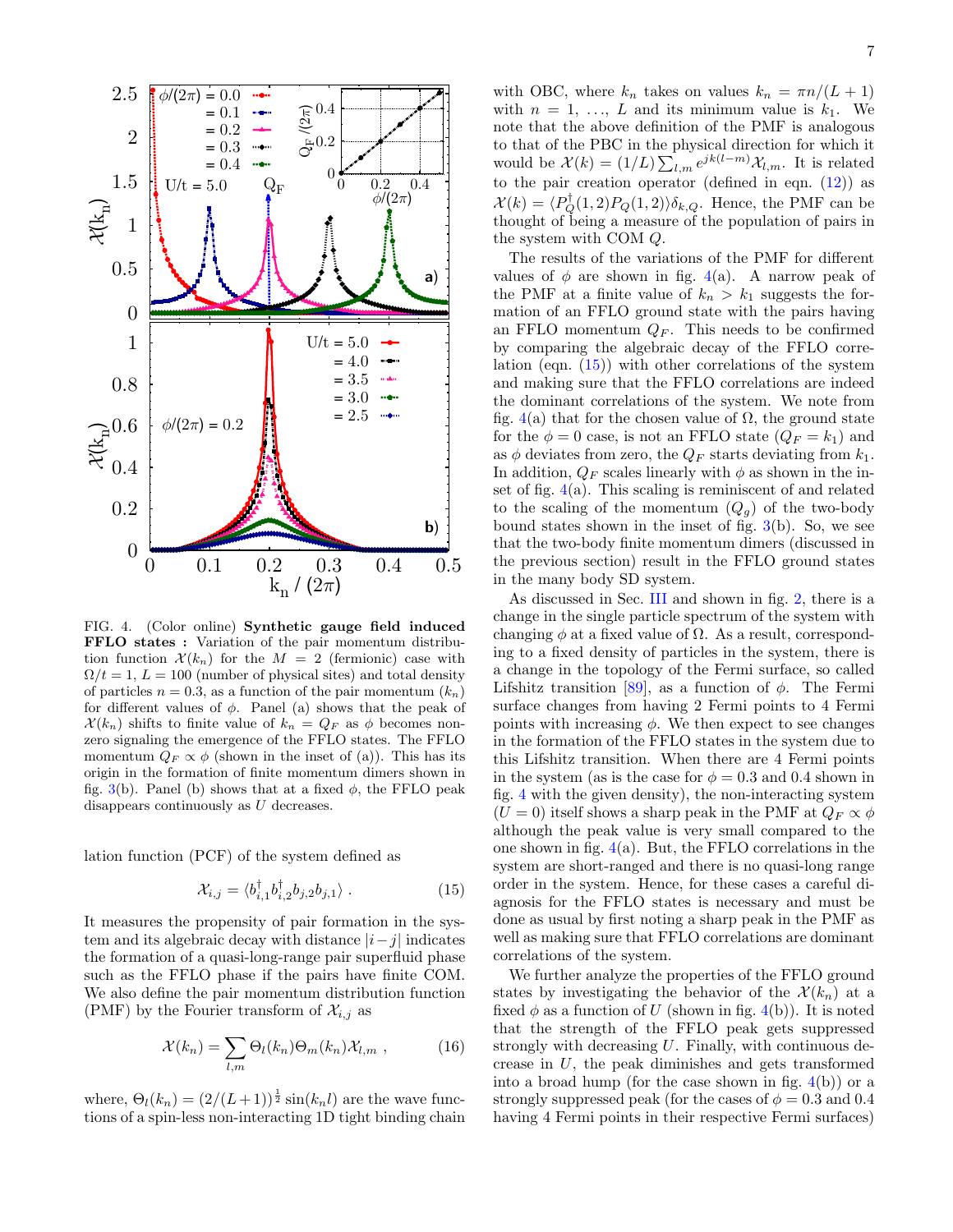

<span id="page-7-0"></span>FIG. 5. (Color online) Properties of the FFLO states for  $M = 2, \Omega/t = 1, n = 0.3$  and  $L = 100$ . Panel (a) and (b) respectively show the variations of the peak anomaly  $(\mathcal{P})$  and the area  $(\mathcal{A})$  under the  $\mathcal{X}(k_n)$  curve as a function of U for different values of  $\phi$ . Here,  $\mathcal{A}_0$  is the value of  $\mathcal{A}$  at  $U=0$ .

corresponding to a ground state with no quasi-long-range order. Hence, there is quasi-long-range coherence in the system only for  $U > U_c$ , where  $U_c$  is a critical value of attraction. This is similar to the usual 1D Fermi gas with Zeeman field and no spin orbit coupling [\[33\]](#page-10-18). We also note that this phenomenon is consistent with our discussion of the two-body problem (the two-body bound states can form only above a critical value of attraction).

To get a better understanding of this phenomenon of vanishing of FFLO correlations with decreasing  $U$ , we define the following two properties of the FFLO peaks shown in fig. [5.](#page-7-0) 1) The peak anomaly  $(\mathcal{P})$  [\[31\]](#page-10-44) defined as,  $\mathcal{P} = [2\mathcal{X}(Q_F) - \mathcal{X}(Q_F + k_1) - \mathcal{X}(Q_F - k_1)].$  It can be thought to be proportional to the difference in the right and left discrete derivatives of  $\mathcal{X}(k_n)$  evaluated at  $k_n = Q_F$ . It measures the anomaly of the  $\mathcal{X}(k_n)$  at  $k_n = Q_F$  and when the peak diminishes  $P$  goes to zero. 2) The area  $(\mathcal{A})$  under the PMF curve (shown in fig. [4\)](#page-6-0) with respect to that of the  $U = 0$  case. It gives a measure of the pairing of particles with respect to the noninteracting case when there is no pairing. We show the variation of  $P$  in fig. [5\(](#page-7-0)a) and of  $A$  in fig. 5(b) as a function of U. We note that both of them decreases with decreasing U due to the suppression of the FFLO correlations noted in fig. [5\(](#page-7-0)b). This suppression is stronger for smaller values of  $\phi$ , generating sharp decreases in  $\mathcal P$ and  $A$  but for larger  $\phi$ , they change smoothly. Interestingly, we also note that the variation of  $P$  with U for smaller values of  $\phi$  is similar to that of an order parameter in standard phase transitions, i. e. it is zero when this are no FFLO states while it becomes non-zero when FFLO states appear in the system. But, for larger values of flux, due to the presence of a peak even for the noninteracting case, as discussed earlier, there are smooth changes in both  $P$  and  $A$ .

The suppression of the FFLO correlations is also related to the formation of two-body resonance like features in the scattering continuum as discussed in Sec. [IV B.](#page-3-3) In the parameter regime, where these resonance like features appear, the state becomes a strongly interacting normal state. The FFLO correlations become short-ranged and are no longer dominant correlations of the system. It will be interesting to investigate different properties of



<span id="page-7-1"></span>FIG. 6. (Color online) Local and non-local correlation functions : Parameters are  $M = 2$ ,  $\Omega/t = 1$ ,  $\phi/(2\pi) = 0.2$ ,  $n = 0.3$  and  $L = 100$ . a) Variations of the local average density of particles  $\langle n_{i,1} \rangle$  in the lowest  $\sigma = 1$  leg as a function of the site number i are shown for two different values of U. In the inset, we show the variation of the difference  $\Delta n_i =$  $\langle n_{i,1} \rangle - \langle n_{i,2} \rangle$  for the same U values. b) Behaviors of the nonlocal correlation functions  $\mathcal{X}_0$ ,  $\mathcal{C}_1$  and  $\mathcal{C}_2$  (defined in the text) with respect to the central site at  $L/2$  are shown. We note that the FFLO correlation  $(\mathcal{X}_0)$  is the slowest to decay.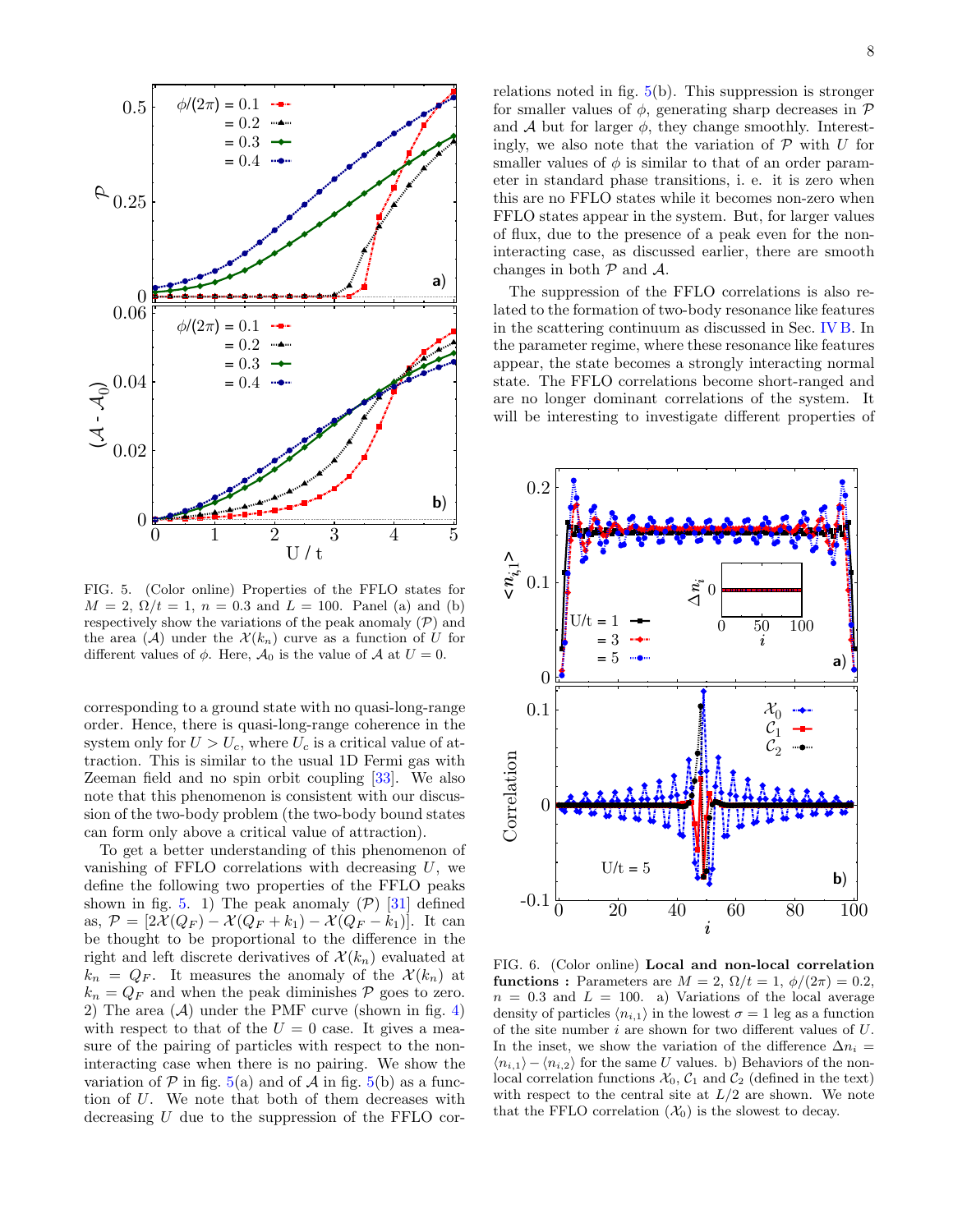this state and explore other quasi-long range orders in the system. Similar physics has also been pointed out in 3D spin-orbit coupled Fermi gases with detuning and Zeeman field [\[87\]](#page-11-22).

In fig. [6,](#page-7-1) we show the behaviors of a local and a few non-local correlation functions of the  $M = 2$  SD system in real space. The local correlation function under consideration is the onsite average density of particle in the lowest leg  $\langle n_{i,1} \rangle$ . Its behavior is shown in fig. [6\(](#page-7-1)a) as a function of the site number  $i$  for different values of  $U$  and Friedel oscillations expected for a system with OBC [\[31\]](#page-10-44) are seen. In its inset we show the difference in the onsite populations of the two legs  $\Delta n_i = (\langle n_{i,1} \rangle - \langle n_{i,2} \rangle)$  and see  $\Delta n_i = 0$  for all values of *i*. From this figure, we stress the point that for the parameter regime under consideration, there is no "population imbalance" in the system. Hence, these FFLO states are different from those predicted in the imbalanced 1D Fermi gases [\[29–](#page-10-45)[33\]](#page-10-18) and are solely the effect of the synthetic gauge field present in the SD system (similar results of flow enhanced pairing are also seen in 3D Fermi gases with SOC [\[87\]](#page-11-22)). Finally, in fig.  $6(b)$  $6(b)$  we show the following non-local correlation functions with respect to the central site at  $L/2$ : a particular case of the PCF  $\mathcal{X}_0 = \mathcal{X}_{i,L/2}$  (see eqn. [\(15\)](#page-6-1)), single particle correlation function corresponding to the lowest  $(\sigma = 1)$  leg  $C_1 = \langle b_{i,1}^{\dagger} b_{L/2,1} \rangle$  and the highest  $(\sigma = 2)$  leg  $\mathcal{C}_2 = \langle b_{i,2}^\dagger b_{L/2,2} \rangle$ . We note that the single particle correlations are short-ranged but the PCF  $\mathcal{X}_0$  shows algebraic decay with distance and is the slowest to decay. This signals the existence of a quasi-long-range order [\[33\]](#page-10-18) in the system with dominant FFLO correlations.

# <span id="page-8-0"></span>VI. SUMMARY AND OUTLOOK

In summary, we have investigated the interplay of the synthetic gauge field and an  $SU(M)$  symmetric attractive interaction in the SD system. We showed that the synthetic gauge field changes the single particle spectrum of the SD system significantly and with a fixed density of particles this change leads to a Lifshitz transition of the Fermi surface from having 2 Fermi points to 4 Fermi points. We then focused on analyzing the novel effects brought solely by the synthetic gauge field and followed the didactic route of the BCS analysis by considering the two-body instabilities of the system first and then looking for their consequences in the many-body setting.

Using the T-matrix formulation, we showed that the synthetic gauge field causes unusual effects on the twobody bound state spectrum of the system. It produces dimers having finite momentum which scales linearly with the magnetic flux. They can become two-body resonance like features in the scattering continuum with a large change in the phase shift with decreasing the strength of the interaction. As a result, even for this 1D system a critical value of attraction strength is required to form bound states.

Using DMRG, we then showed that these features give

rise to exotic many body ground states such as the FFLO state. The FFLO states appear in the system even without any "imbalance" solely due to the synthetic gauge field present in the system in contrast to the usual 1D Fermi gases with population imbalance. The FFLO momentum of the pairs formed in the system scales linearly with the magnetic flux. These states disappear gradually with continuous decrease in interaction strength and are present only above a critical value of interaction having similar behaviors as the two-body bound states. We have analyzed different properties of these states and showed that there are interesting measures to diagnose their presence in the system.

On the other hand, we mentioned that a noninteracting fermionic SD system has already been experimentally realized in the ref.  $[67]$  using  $173$ Yb atoms.  $SU(M)$  symmetric interaction can be produced by using orbital Feshbach resonances [\[90–](#page-11-25)[92\]](#page-11-26) in this system. Also, there are other potential candidates for the experimental realizations of the  $SU(M)$  symmetric fermionic SD systems such as using  ${}^{6}$ Li [\[93\]](#page-11-27) atoms. Finally, we would also like to point out that the SD system has the potential to realize a multi-flavor generalization of an interesting topological model known as the Creutz ladder [\[83\]](#page-11-18) model. This model has many interesting properties like the production of topological defects [\[94\]](#page-11-28), generation of persistent currents [\[95\]](#page-11-29), decay of edge states [\[96\]](#page-11-30) etc. and show interesting behaviors in the presence of interactions [\[97\]](#page-11-31). Since the onsite spin-flip terms are already present in the SD system, the additional ingredient necessary for this realization is the generation of nearest neighbor spin-flip terms. These can be achieved by following the proposal of the ref. [\[98\]](#page-11-32) to induce controlled Raman transitions between nearest neighbor different flavor particles. We conclude by hoping that the interesting results presented in this article will be useful for further studies in this system.

Acknowledgements - The authors acknowledge Vijay B. Shenoy for extensive discussions and comments on the manuscript. Adhip Agarwala is acknowledged for comments on the manuscript. The DMRG calculations have been performed using the DMRG code released within the Powder with Power Project (qti.sns.it).

Author contributions - UKY contributed to the formulation of the two-body physics only and SKG has done all the rest including the manuscript preparation.

#### Appendix A: T-matrix formulation

In this appendix, we give the details of the T-matrix formulation of the two-body problem of the SD system with  $SU(M)$  symmetric attractive interaction discussed in the text. This general formulation accommodates both fermionic and bosonic particles and we use a parameter  $\zeta$ which is  $-1$  for fermions and  $+1$  for bosons. To proceed, we first note that the pair creation operator (defined in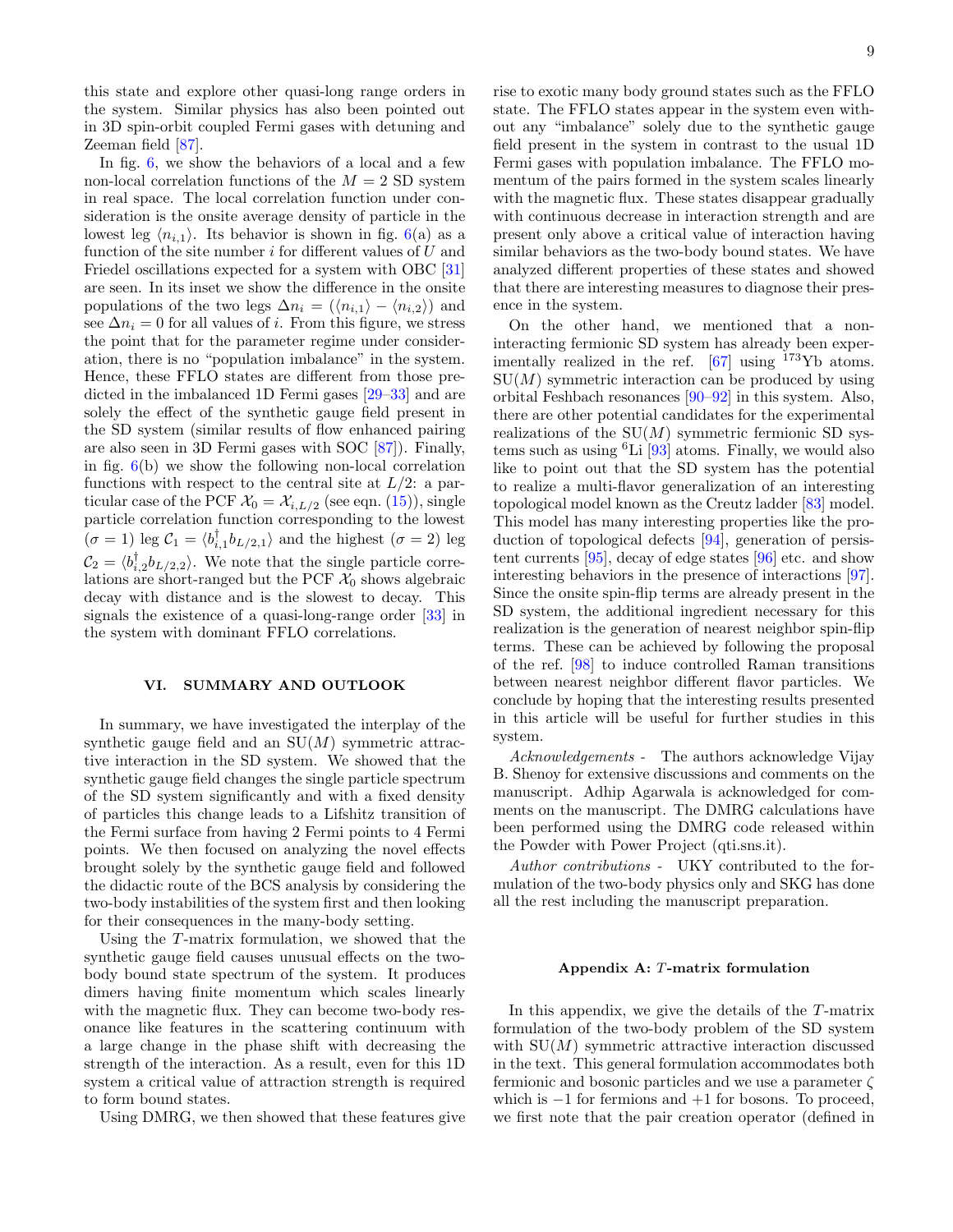eqn.  $(12)$  can be rewritten as

<span id="page-9-6"></span>
$$
P_Q^{\dagger}(\sigma, \sigma') = \sum_{k}^{\infty} \left[ b_{\frac{Q}{2} + k, \sigma}^{\dagger} b_{\frac{Q}{2} - k, \sigma'}^{\dagger} + \zeta b_{\frac{Q}{2} - k, \sigma'}^{\dagger} b_{\frac{Q}{2} + k, \sigma}^{\dagger} \right].
$$
\n(A1)

Now, we want to express this operator in terms of the two body state  $|K\rangle = a^{\dagger}_{k_1,\alpha_1}a^{\dagger}_{k_2,\alpha_2}|0\rangle$  already defined in the text. To this end, we use the unitary matrices  $R_{\sigma,\alpha_1}(k,k_1)$  and recast the above eqn. [\(A1\)](#page-9-6) as

<span id="page-9-5"></span>
$$
P_Q^{\dagger}(\sigma, \sigma') = \sum_K V_{\sigma, \sigma'}^Q(K) |K\rangle ,
$$
  
= 
$$
\sum_K^{\sim} W_{\sigma, \sigma'}^Q(K) |K\rangle .
$$
 (A2)

Here, we have defined

<span id="page-9-3"></span>
$$
V_{\sigma,\sigma'}^{Q}(K) = \sum_{k}^{\infty} \left[ R_{\sigma,\alpha_1} \left( \frac{Q}{2} + k, k_1 \right) R_{\sigma',\alpha_2} \left( \frac{Q}{2} - k, k_2 \right) \right. \\ \left. + \zeta R_{\sigma',\alpha_1} \left( \frac{Q}{2} + k, k_1 \right) R_{\sigma,\alpha_2} \left( \frac{Q}{2} - k, k_2 \right) \right],
$$
  

$$
\sum_{k}^{\infty} \equiv \sum_{k \ge 0} \text{ and } W_{\sigma,\sigma'}^{Q}(K) = \left[ V_{\sigma,\sigma'}^{Q}(K) + \zeta V_{\sigma,\sigma'}^{Q}(\tilde{K}) \right].
$$

We note that  $W_{\sigma,\sigma'}^Q(K)$  can be thought of as the potential felt by the two-body state  $|K\rangle$  or the amplitude of the pair with COM Q in the state  $|K\rangle$ . Denoting the scattering channels as  $c \equiv (\sigma, \sigma')$ , the interaction term  $\mathcal{H}_I$  (eqn. [\(11\)](#page-3-1)) takes the form

$$
\mathcal{H}_I = \sum_{Q} \sum_{K,K'}^{\sim} \mathbb{W}_Q(K,K') |K\rangle\langle K'| \,, \tag{A3}
$$

where,

<span id="page-9-2"></span>
$$
\mathbb{W}_Q(K, K') = -\frac{U}{2L} \sum_c W_c^Q(K) W_c^{Q*}(K') , \qquad (A4)
$$

which can be thought of as the total effective scattering potential acting over all the  $c$  scattering channels with fixed Q. As described in the text, there are  $\kappa$  number of independent scattering channels in the system.

For a given  $Q$ , we now use the T-matrix formalism (closely following  $[48, 86, 87]$  $[48, 86, 87]$  $[48, 86, 87]$  $[48, 86, 87]$ ) to write the T-matrix equation as (suppressing the Q labels)

$$
T_{K,K'}(\omega) = \mathbb{W}(K,K') + \sum_{K_1}^{\infty} \mathbb{W}(K,K_1)G_0(K_1,\omega)T_{K_1,K'}(\omega),
$$
\n(A5)

where,  $G_0(K, \omega) = 1/(\omega^+ - E(K))$  is the two particle non-interacting Green's function and  $\omega^+ \equiv (\omega + j0)$ . The above equation can be recast into the following form

<span id="page-9-7"></span>
$$
T_{K,K'}(\omega) = -\frac{U}{2L} \sum_{c} W_c(K) \left[ W_c^*(K') + \Gamma_c(K', \omega) \right] ,
$$
\n(A6)

which reveals the fact that the T-matrix is separable in incoming and outgoing state contributions in each channel. Here, we have defined

<span id="page-9-8"></span>
$$
\Gamma_c(K,\omega) = \sum_{K_1}^{\infty} W_c(K_1) G_0(K_1,\omega) T_{K_1,K}(\omega) . \tag{A7}
$$

Then using eqn.  $(A6)$  in the above eqn.  $(A7)$ , we note that  $\Gamma_c(K, \omega)$  satisfies the following equation,

<span id="page-9-9"></span>
$$
\sum_{c_1} [\delta_{c,c_1} + U\Lambda_{c,c_1}(\omega)] \Gamma_{c_1}(K,\omega) = U \sum_{c_1} \Lambda_{c,c_1}(\omega) W_{c_1}^*(K),
$$
\n(A8)

with

$$
\Lambda_{c,c_1}(\omega) = \frac{1}{2L} \sum_{K}^{\infty} W_c^*(K) G_0(K, \omega) W_{c_1}(K) \ . \tag{A9}
$$

We now define two column vectors  $\mathcal{L}(K,\omega)$  and  $\mathcal{W}(K)$ whose c-th elements are  $\Gamma_c(K,\omega)$  and  $W_c^*(K)$  respectively. And, we also define two matrices  $\mathcal{L}(\omega)$  and the all important secular matrix  $\mathbb{L}(\omega)$  whose  $(c, c_1)$ -th elements are  $\Lambda_{c,c_1}(\omega)$  and  $L_{c,c_1}(\omega) = [\delta_{c,c_1} + U \Lambda_{c,c_1}(\omega)]$  respectively. Then, we can solve the eqn.  $(A8)$  formally to obtain

$$
\underline{\Gamma}(K,\omega) = U \underline{\mathbb{L}}^{-1}(\omega) . \underline{\Lambda}(\omega) . \underline{W}(K) . \tag{A10}
$$

Plugging this equation in eqn.  $(A6)$ , we note that the poles of the T-matrix, which give the energies of the  $\kappa$ number of bound states, are determined by the solutions of the equation

<span id="page-9-4"></span>
$$
\mathcal{D}et\left[\mathbb{L}(\omega)\right] = 0\ .\tag{A11}
$$

For a general  $\phi$ , therefore, we solve this equation numerically and obtain different bound state properties of the system.

[2] M. R. Geller, eprint arXiv:cond-mat/0106256 (2001), [cond-mat/0106256.](http://arxiv.org/abs/cond-mat/0106256)

<span id="page-9-0"></span><sup>∗</sup> [sudeep@physics.iisc.ernet.in](mailto:sudeep@physics.iisc.ernet.in)

<span id="page-9-1"></span><sup>[1]</sup> S. Girvin, [Solid State Communications](http://dx.doi.org/http://dx.doi.org/10.1016/S0038-1098(98)00219-1) 107, 623 (1998).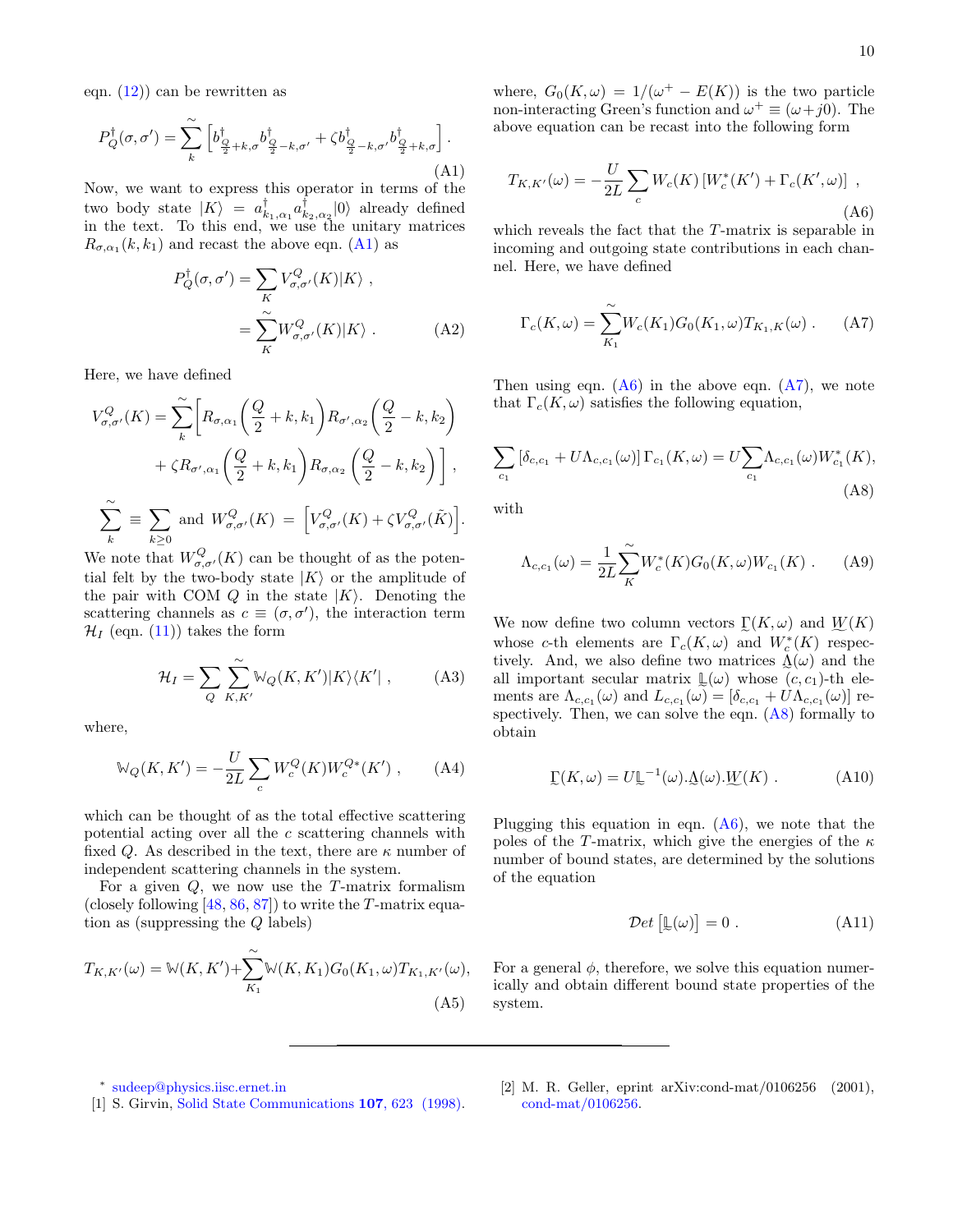- [3] J. Mannhart, D. Blank, H. Hwang, A. Millis, and J.-M. Triscone, [MRS Bulletin](http://dx.doi.org/ 10.1557/mrs2008.222) 33, 1027 (2008).
- <span id="page-10-33"></span>[4] A. H. Castro Neto, F. Guinea, N. M. R. Peres, K. S. Novoselov, and A. K. Geim, [Rev. Mod. Phys.](http://dx.doi.org/ 10.1103/RevModPhys.81.109) 81, 109 [\(2009\).](http://dx.doi.org/ 10.1103/RevModPhys.81.109)
- <span id="page-10-0"></span>M. O. Goerbig, [Rev. Mod. Phys.](http://dx.doi.org/10.1103/RevModPhys.83.1193) **83**, 1193 (2011).
- <span id="page-10-1"></span>[6] R. Casalbuoni and G. Nardulli, [Rev. Mod. Phys.](http://dx.doi.org/10.1103/RevModPhys.76.263) **76**, 263 [\(2004\).](http://dx.doi.org/10.1103/RevModPhys.76.263)
- [7] S. Uji, T. Terashima, M. Nishimura, Y. Takahide, T. Konoike, K. Enomoto, H. Cui, H. Kobayashi, A. Kobayashi, H. Tanaka, M. Tokumoto, E. S. Choi, T. Tokumoto, D. Graf, and J. S. Brooks, [Phys. Rev.](http://dx.doi.org/ 10.1103/PhysRevLett.97.157001) Lett. **97**[, 157001 \(2006\).](http://dx.doi.org/ 10.1103/PhysRevLett.97.157001)
- <span id="page-10-2"></span>[8] S. Gerber, M. Bartkowiak, J. L. Gavilano, E. Ressouche, N. Egetenmeyer, C. Niedermayer, A. D. Bianchi, R. Movshovich, E. D. Bauer, J. D. Thompson, and M. Kenzelmann, Nat Phys 10[, 126 \(2014\).](http://dx.doi.org/ 10.1038/nphys2833)
- <span id="page-10-3"></span>[9] P. Fulde and R. A. Ferrell, Phys. Rev. 135[, A550 \(1964\).](http://dx.doi.org/10.1103/PhysRev.135.A550)
- <span id="page-10-4"></span>[10] A. I. Larkin and Y. N. Ovchinikov, [Zh. Eksp. Teor. Fiz.](http://inspirehep.net/record/47905?ln=en) 47[, 1136 \(1964\).](http://inspirehep.net/record/47905?ln=en)
- <span id="page-10-5"></span>[11] I. Bloch, J. Dalibard, and S. Nascimbene, [Nat Phys](http://dx.doi.org/10.1038/nphys2259) 8, [267 \(2012\).](http://dx.doi.org/10.1038/nphys2259)
- <span id="page-10-6"></span>[12] I. Bloch, J. Dalibard, and W. Zwerger, [Rev. Mod. Phys.](http://dx.doi.org/10.1103/RevModPhys.80.885) 80[, 885 \(2008\).](http://dx.doi.org/10.1103/RevModPhys.80.885)
- <span id="page-10-7"></span>[13] X.-W. Guan, M. T. Batchelor, and C. Lee, [Rev. Mod.](http://dx.doi.org/10.1103/RevModPhys.85.1633) Phys. 85[, 1633 \(2013\).](http://dx.doi.org/10.1103/RevModPhys.85.1633)
- <span id="page-10-8"></span>[14] B. Paredes, A. Widera, V. Murg, O. Mandel, S. Folling, I. Cirac, G. V. Shlyapnikov, T. W. Hansch, and I. Bloch, Nature 429[, 277 \(2004\).](http://www.nature.com/nature/journal/v429/n6989/full/nature02530.html)
- <span id="page-10-9"></span>[15] T. Kinoshita, T. Wenger, and D. S. Weiss, [Nature](http://dx.doi.org/10.1038/nature04693)  $440$ , [900 \(2006\).](http://dx.doi.org/10.1038/nature04693)
- <span id="page-10-10"></span>[16] Z. Hadzibabic, P. Kruger, M. Cheneau, B. Battelier, and J. Dalibard, Nature 441[, 1118 \(2006\).](http://www.nature.com/nature/journal/v441/n7097/abs/nature04851.html)
- <span id="page-10-11"></span>[17] M. M. Parish, S. K. Baur, E. J. Mueller, and D. A. Huse, [Phys. Rev. Lett.](http://dx.doi.org/10.1103/PhysRevLett.99.250403) 99, 250403 (2007).
- [18] X.-J. Liu, H. Hu, and P. D. Drummond, [Phys. Rev. A](http://dx.doi.org/10.1103/PhysRevA.76.043605) 76[, 043605 \(2007\).](http://dx.doi.org/10.1103/PhysRevA.76.043605)
- [19] T. K. Koponen, T. Paananen, J.-P. Martikainen, and P. Törmä, [Phys. Rev. Lett.](http://dx.doi.org/10.1103/PhysRevLett.99.120403) 99, 120403 (2007).
- [20] L. Dong, L. Jiang, and H. Pu, [New Journal of Physics](http://stacks.iop.org/1367-2630/15/i=7/a=075014) 15[, 075014 \(2013\).](http://stacks.iop.org/1367-2630/15/i=7/a=075014)
- <span id="page-10-12"></span>[21] Z. Zheng, C. Qu, X. Zou, and C. Zhang, [Phys. Rev. Lett.](http://dx.doi.org/ 10.1103/PhysRevLett.116.120403) 116[, 120403 \(2016\).](http://dx.doi.org/ 10.1103/PhysRevLett.116.120403)
- <span id="page-10-13"></span>[22] M. W. Zwierlein, A. Schirotzek, C. H. Schunck, and W. Ketterle, Science 311[, 492 \(2006\).](http://dx.doi.org/10.1126/science.1122318)
- <span id="page-10-15"></span>[23] G. B. Partridge, W. Li, R. I. Kamar, Y.-a. Liao, and R. G. Hulet, Science 311[, 503 \(2006\).](http://dx.doi.org/ 10.1126/science.1122876)
- <span id="page-10-14"></span>[24] Y.-a. Liao, S. C. Rittner, A., T. Paprotta, W. Li, G. B. Partridge, and R. G. Hulet, Nature 467[, 567 \(2010\).](http://dx.doi.org/10.1038/nature09393)
- <span id="page-10-16"></span>[25] H. Hu and X.-J. Liu, *Phys. Rev. A* **73**[, 051603 \(2006\).](http://dx.doi.org/10.1103/PhysRevA.73.051603)
- <span id="page-10-17"></span>[26] K. Yang, Phys. Rev. B **63**[, 140511 \(2001\).](http://dx.doi.org/10.1103/PhysRevB.63.140511)
- [27] G. Orso, [Phys. Rev. Lett.](http://dx.doi.org/10.1103/PhysRevLett.98.070402) 98, 070402 (2007).
- [28] M. Casula, D. M. Ceperley, and E. J. Mueller, [Phys.](http://dx.doi.org/10.1103/PhysRevA.78.033607) Rev. A 78[, 033607 \(2008\).](http://dx.doi.org/10.1103/PhysRevA.78.033607)
- <span id="page-10-45"></span>[29] A. Lüscher, R. M. Noack, and A. M. Läuchli, *[Phys. Rev.](http://dx.doi.org/10.1103/PhysRevA.78.013637)* A 78[, 013637 \(2008\).](http://dx.doi.org/10.1103/PhysRevA.78.013637)
- [30] A. E. Feiguin and F. Heidrich-Meisner, [Phys. Rev. B](http://dx.doi.org/10.1103/PhysRevB.76.220508) 76, [220508 \(2007\).](http://dx.doi.org/10.1103/PhysRevB.76.220508)
- <span id="page-10-44"></span>[31] M. Rizzi, M. Polini, M. A. Cazalilla, M. R. Bakhtiari, M. P. Tosi, and R. Fazio, [Phys. Rev. B](http://dx.doi.org/ 10.1103/PhysRevB.77.245105) 77, 245105 [\(2008\).](http://dx.doi.org/ 10.1103/PhysRevB.77.245105)
- [32] M. Tezuka and M. Ueda, [Phys. Rev. Lett.](http://dx.doi.org/10.1103/PhysRevLett.100.110403) 100, 110403 [\(2008\).](http://dx.doi.org/10.1103/PhysRevLett.100.110403)
- <span id="page-10-18"></span>[33] A. E. Feiguin, F. Heidrich-Meisner, G. Orso, and W. Zw-

erger, [Lecture Notes in Physics](http://link.springer.com/chapter/10.1007%2F978-3-642-21978-8_14) 836, 503 (2011).

- <span id="page-10-19"></span>[34] N. Goldman, G. Juzelinas, P. hberg, and I. B. Spielman, [Reports on Progress in Physics](http://stacks.iop.org/0034-4885/77/i=12/a=126401) 77, 126401 (2014).
- <span id="page-10-20"></span>[35] J. Dalibard, F. Gerbier, G. Juzeliūnas, and P. Ohberg, [Rev. Mod. Phys.](http://dx.doi.org/ 10.1103/RevModPhys.83.1523) 83, 1523 (2011).
- <span id="page-10-21"></span>[36] Y.-J. Lin, K. Jimenez-Garcia, and I. B. Spielman, [Nature](http://dx.doi.org/??) 471[, 83 \(2011\).](http://dx.doi.org/??)
- [37] Y.-J. Lin, R. L. Compton, A. R. Perry, W. D. Phillips, J. V. Porto, and I. B. Spielman, [Phys. Rev. Lett.](http://dx.doi.org/ 10.1103/PhysRevLett.102.130401) 102, [130401 \(2009\).](http://dx.doi.org/ 10.1103/PhysRevLett.102.130401)
- <span id="page-10-22"></span>[38] Y.-J. Lin, R. L. Compton, K. Jimenez-Garcia, J. V. Porto, and I. B. Spielman, Nature 462[, 628 \(2009\).](http://dx.doi.org/10.1038/nature08609)
- <span id="page-10-23"></span>[39] M. Aidelsburger, M. Atala, S. Nascimbène, S. Trotzky, Y.-A. Chen, and I. Bloch, *[Phys. Rev. Lett.](http://dx.doi.org/ 10.1103/PhysRevLett.107.255301)* **107**, 255301  $(2011)$
- [40] H. Miyake, G. A. Siviloglou, C. J. Kennedy, W. C. Burton, and W. Ketterle, [Phys. Rev. Lett.](http://dx.doi.org/10.1103/PhysRevLett.111.185302) 111, 185302 [\(2013\).](http://dx.doi.org/10.1103/PhysRevLett.111.185302)
- <span id="page-10-24"></span>[41] M. Aidelsburger, M. Atala, M. Lohse, J. T. Barreiro, B. Paredes, and I. Bloch, [Phys. Rev. Lett.](http://dx.doi.org/ 10.1103/PhysRevLett.111.185301) 111, 185301 [\(2013\).](http://dx.doi.org/ 10.1103/PhysRevLett.111.185301)
- <span id="page-10-25"></span>[42] H. Zhai, [Reports on Progress in Physics](http://stacks.iop.org/0034-4885/78/i=2/a=026001) 78, 026001 [\(2015\).](http://stacks.iop.org/0034-4885/78/i=2/a=026001)
- <span id="page-10-26"></span>[43] V. B. Shenoy, J. P. Vyasanakere, and S. K. Ghosh, [Cur](http://www.currentscience.ac.in/Volumes/103/05/0525.pdf)rent Science 103[, 525 \(2012\).](http://www.currentscience.ac.in/Volumes/103/05/0525.pdf)
- <span id="page-10-27"></span>[44] W. S. Cole, S. Zhang, A. Paramekanti, and N. Trivedi, [Phys. Rev. Lett.](http://dx.doi.org/10.1103/PhysRevLett.109.085302) 109, 085302 (2012).
- <span id="page-10-28"></span>[45] J. Radić, A. Di Ciolo, K. Sun, and V. Galitski, *[Phys.](http://dx.doi.org/ 10.1103/PhysRevLett.109.085303)* Rev. Lett. 109[, 085303 \(2012\).](http://dx.doi.org/ 10.1103/PhysRevLett.109.085303)
- [46] T. A. Sedrakyan, A. Kamenev, and L. I. Glazman, [Phys.](http://dx.doi.org/10.1103/PhysRevA.86.063639) Rev. A 86[, 063639 \(2012\).](http://dx.doi.org/10.1103/PhysRevA.86.063639)
- <span id="page-10-29"></span>[47] Z. Cai, X. Zhou, and C. Wu, [Phys. Rev. A](http://dx.doi.org/ 10.1103/PhysRevA.85.061605) 85, 061605 [\(2012\).](http://dx.doi.org/ 10.1103/PhysRevA.85.061605)
- <span id="page-10-30"></span>[48] J. P. Vyasanakere and V. B. Shenoy, [Phys. Rev. B](http://dx.doi.org/10.1103/PhysRevB.83.094515) 83, [094515 \(2011\).](http://dx.doi.org/10.1103/PhysRevB.83.094515)
- <span id="page-10-31"></span>[49] S. K. Ghosh, J. P. Vyasanakere, and V. B. Shenoy, [Phys.](http://dx.doi.org/10.1103/PhysRevA.84.053629) Rev. A 84[, 053629 \(2011\).](http://dx.doi.org/10.1103/PhysRevA.84.053629)
- <span id="page-10-32"></span>[50] A. J. Keller, S. Amasha, I. Weymann, C. P. Moca, I. G. Rau, J. A. Katine, H. Shtrikman, G. Zarand, and D. Goldhaber-Gordon, Nat Phys 10[, 140 \(2014\).](http://dx.doi.org/10.1038/nphys2844)
- <span id="page-10-34"></span>[51] K. I. Kugel, D. I. Khomskii, A. O. Sboychakov, and S. V. Streltsov, Phys. Rev. B 91[, 155125 \(2015\).](http://dx.doi.org/10.1103/PhysRevB.91.155125)
- <span id="page-10-35"></span>[52] P. Coleman, Phys. Rev. B **28**[, 5255 \(1983\).](http://dx.doi.org/10.1103/PhysRevB.28.5255)
- <span id="page-10-36"></span>[53] N. Read and S. Sachdev, [Phys. Rev. Lett.](http://dx.doi.org/10.1103/PhysRevLett.62.1694) **62**, 1694 [\(1989\).](http://dx.doi.org/10.1103/PhysRevLett.62.1694)
- <span id="page-10-37"></span>[54] I. Affleck and J. B. Marston, [Phys. Rev. B](http://dx.doi.org/10.1103/PhysRevB.37.3774) 37, 3774 [\(1988\).](http://dx.doi.org/10.1103/PhysRevB.37.3774)
- <span id="page-10-38"></span>[55] M. Lewenstein, A. Sanpera, and V. Ahufinger, Ultracold Atoms in Optical Lattices: Simulating quantum manybody systems (OUP Oxford, 2012).
- <span id="page-10-39"></span>[56] A. Rapp, G. Zaránd, C. Honerkamp, and W. Hofstetter, [Phys. Rev. Lett.](http://dx.doi.org/10.1103/PhysRevLett.98.160405) 98, 160405 (2007).
- [57] A. Rapp, W. Hofstetter, and G. Zaránd, [Phys. Rev. B](http://dx.doi.org/10.1103/PhysRevB.77.144520) 77[, 144520 \(2008\).](http://dx.doi.org/10.1103/PhysRevB.77.144520)
- <span id="page-10-40"></span>[58] K. Maeda, G. Baym, and T. Hatsuda, [Phys. Rev. Lett.](http://dx.doi.org/10.1103/PhysRevLett.103.085301) 103[, 085301 \(2009\).](http://dx.doi.org/10.1103/PhysRevLett.103.085301)
- <span id="page-10-41"></span>[59] T. Fukuhara, Y. Takasu, M. Kumakura, and Y. Takahashi, [Phys. Rev. Lett.](http://dx.doi.org/10.1103/PhysRevLett.98.030401) 98, 030401 (2007).
- <span id="page-10-42"></span>[60] M. K. Tey, S. Stellmer, R. Grimm, and F. Schreck, [Phys.](http://dx.doi.org/ 10.1103/PhysRevA.82.011608) Rev. A 82[, 011608 \(2010\).](http://dx.doi.org/ 10.1103/PhysRevA.82.011608)
- <span id="page-10-43"></span>[61] B. J. DeSalvo, M. Yan, P. G. Mickelson, Y. N. Martinez de Escobar, and T. C. Killian, [Phys. Rev. Lett.](http://dx.doi.org/10.1103/PhysRevLett.105.030402) 105[, 030402 \(2010\).](http://dx.doi.org/10.1103/PhysRevLett.105.030402)